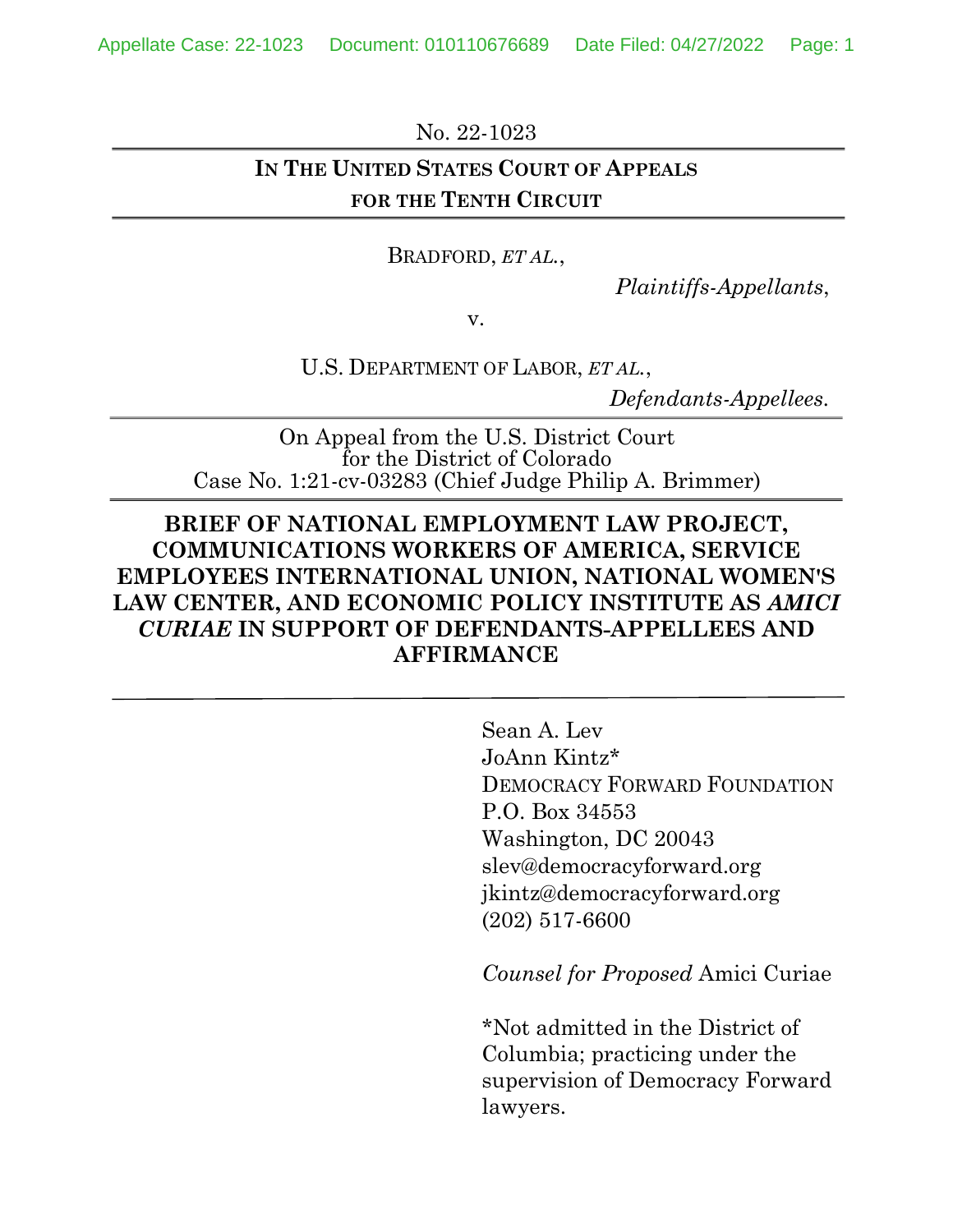#### **CORPORATE DISCLOSURE STATEMENTS**

The National Employment Law Project is a non-profit entity and has no parent corporation. No publicly owned corporation owns 10% or more of the stocks of the NELP.

The Communications Workers of America is a non-profit entity and has no parent corporation. No publicly owned corporation owns 10% or more of the stocks of the CWA.

The Service Employees International Union is a non-profit labor organization and has no parent corporation. No publicly owned corporation owns 10% or more of the stocks of the SEIU.

The National Women's Law Center is a non-profit entity and has no parent corporation. No publicly owned corporation owns 10% or more of the stocks of the NWLC.

The Economic Policy Institute is a non-profit entity and has no parent corporation. No publicly owned corporation owns 10% or more of the stocks of the EPI.

i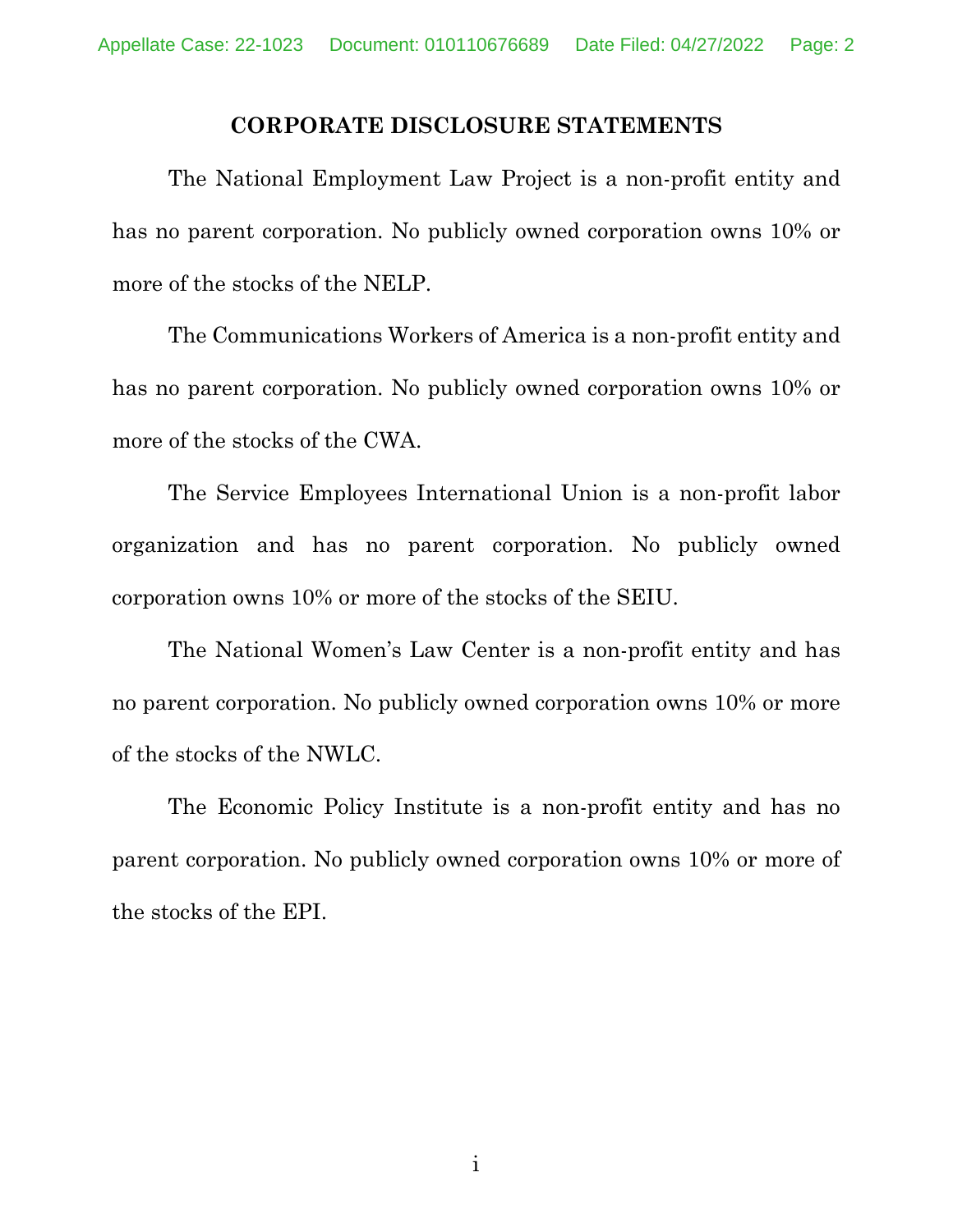# **TABLE OF CONTENTS**

| Ι.                                                         | E.O. 14,026 is within the President's Procurement Act authority9                                                     |
|------------------------------------------------------------|----------------------------------------------------------------------------------------------------------------------|
| А.                                                         | The President's Procurement Act authority extends to<br>setting minimum wage requirements for those who choose       |
| <b>B.</b><br>morale and productivity and reduces turnover, | The Department properly relied on evidence that increasing<br>the federal contractor minimum wage increases employee |
| П.                                                         | E.O. 14,026 does not conflict with other federal laws addressing                                                     |
|                                                            |                                                                                                                      |
|                                                            |                                                                                                                      |
|                                                            |                                                                                                                      |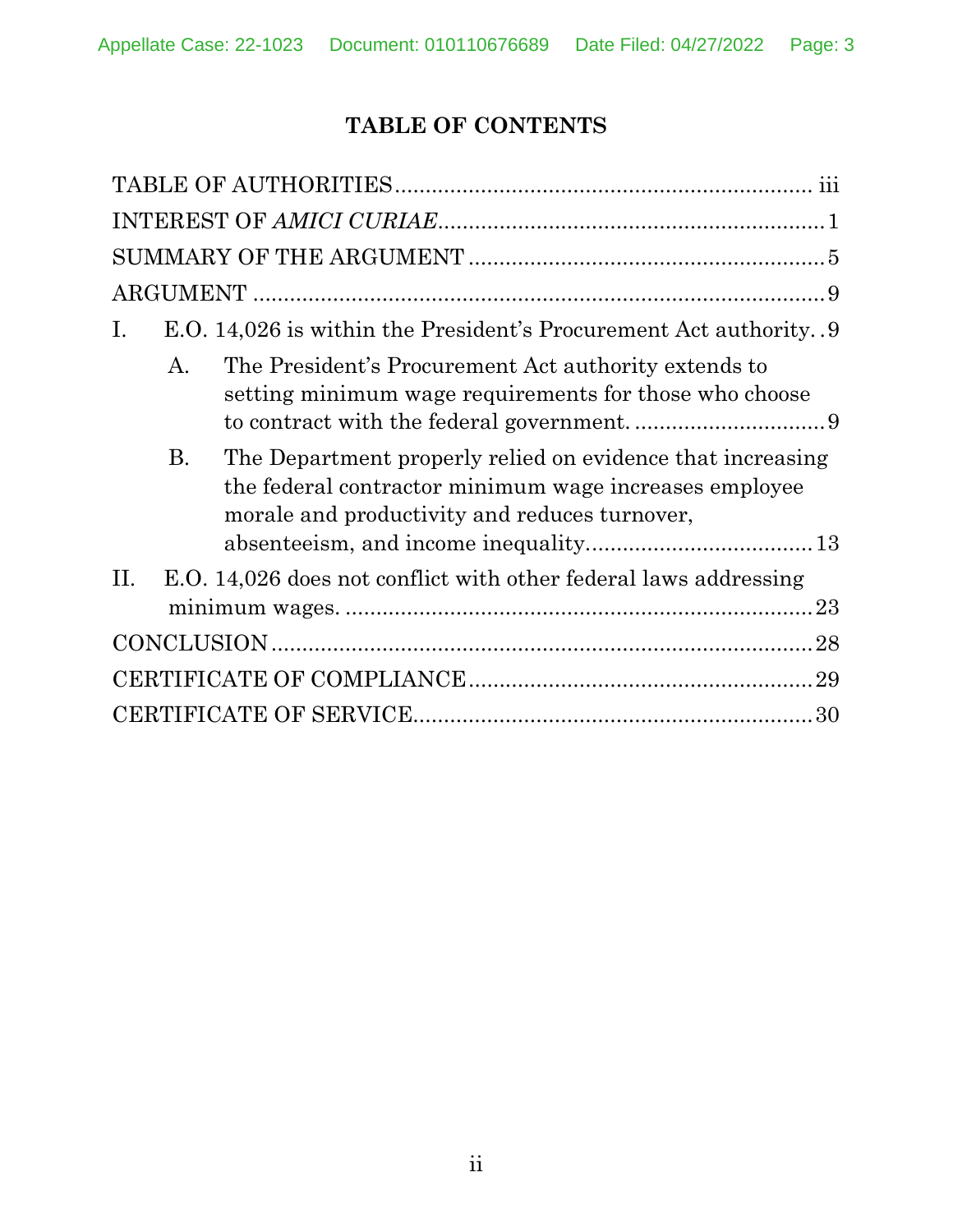# **TABLE OF AUTHORITIES**

# **Page(s)**

## **Cases**

| Am. Fed'n of Lab. & Cong. of Indus. Organizations v. Kahn,                          |
|-------------------------------------------------------------------------------------|
| Bradford v. DOL,<br>No. 21-CV-3283, 2022 WL 204600 (D. Colo. Jan. 24, 2022)  18, 24 |
| Chamber of Com. of U.S. v. Reich,                                                   |
| Contractors Ass'n of E. Pa. v. Sec'y of Lab.,                                       |
| Kentucky v. Biden,                                                                  |
| Morton v. Mancari,                                                                  |
| City of Albuquerque v. DOI,                                                         |
| $UAW-Lab$ . Emp. & Training Corp. v. Chao,                                          |
| United States v. Borden Co.,                                                        |
| <b>Statutes</b>                                                                     |
|                                                                                     |
|                                                                                     |
|                                                                                     |
|                                                                                     |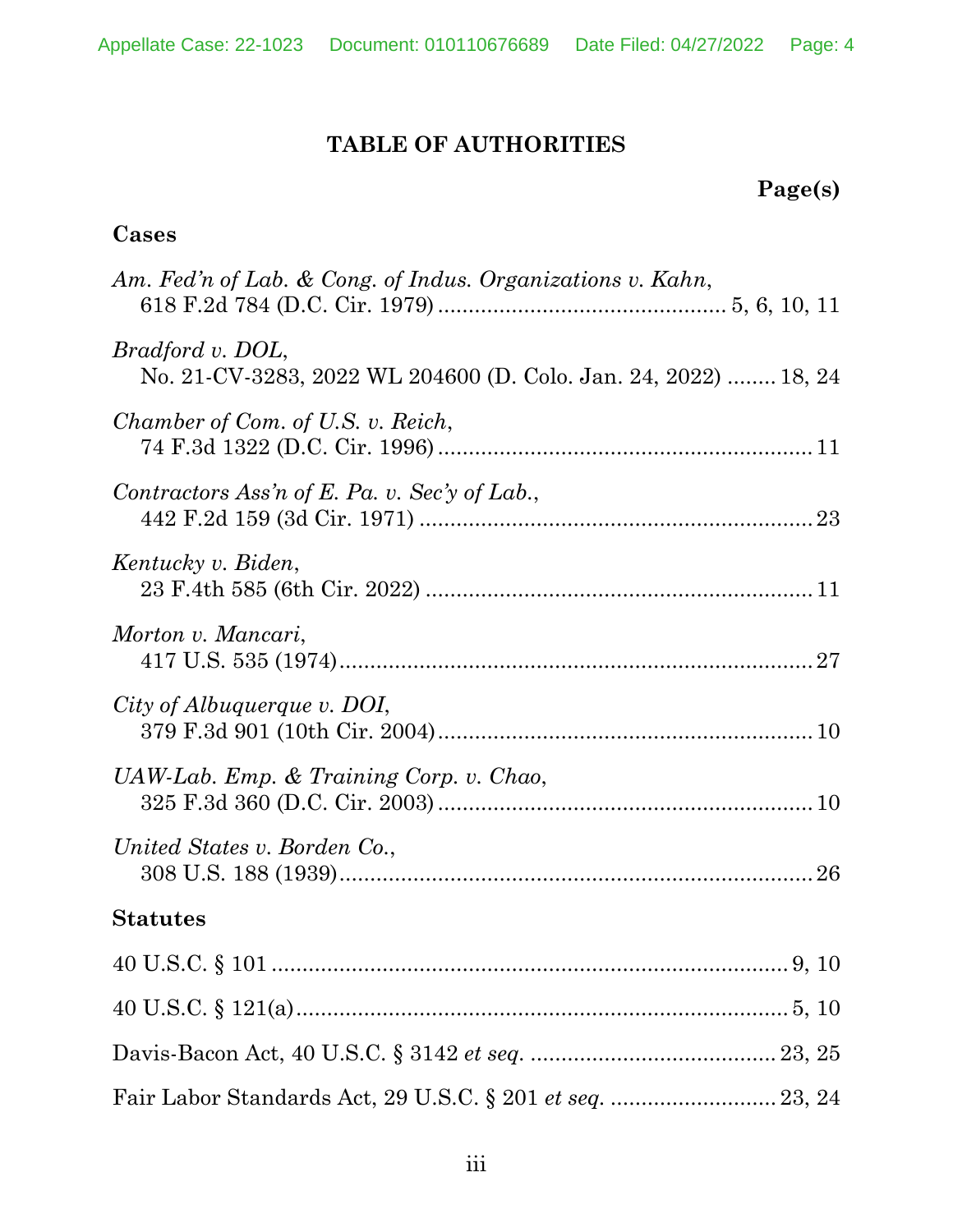| Walsh-Healey Public Contracts Act, 41 U.S.C. § 6501 et seq 23, 25                                                                                                                                                         |
|---------------------------------------------------------------------------------------------------------------------------------------------------------------------------------------------------------------------------|
| <b>Administrative and Legislative Materials</b>                                                                                                                                                                           |
|                                                                                                                                                                                                                           |
|                                                                                                                                                                                                                           |
|                                                                                                                                                                                                                           |
| Exec. Order No. 14,026, 86 Fed. Reg. 22,835 (Apr. 27, 2021)  2, 7, 11, 27                                                                                                                                                 |
|                                                                                                                                                                                                                           |
| Increasing the Minimum Wage for Federal Contractors, 86<br>Fed. Reg. 67,126 (Nov. 24, 2021)  7, 8, 12, 13, 14, 20, 21, 22, 23, 25                                                                                         |
|                                                                                                                                                                                                                           |
| <b>Other Authorities</b>                                                                                                                                                                                                  |
| George A. Akerlof, Labor Contracts as Partial Gift Exchange,                                                                                                                                                              |
| Heather Boushey & Sarah Jane Glynn, Ctr. for Am.<br>Progress, There are Significant Business Costs to<br><i>Replacing Employees</i> (2012), https://ampr.gs/3gMouL6 19                                                    |
| Jeff Chapman & Jeff Thompson, Econ. Pol'y Inst., Briefing<br>Paper No. 170, The Economic Impact of Local Living                                                                                                           |
| John Creamer, Poverty Rates for Blacks and Hispanics<br>Reached Historic Lows in 2019: Inequalities Persist<br>Despite Decline in Poverty For All Major Race and<br>Hispanic Origin Groups, U.S. Census Bureau (Sept. 15, |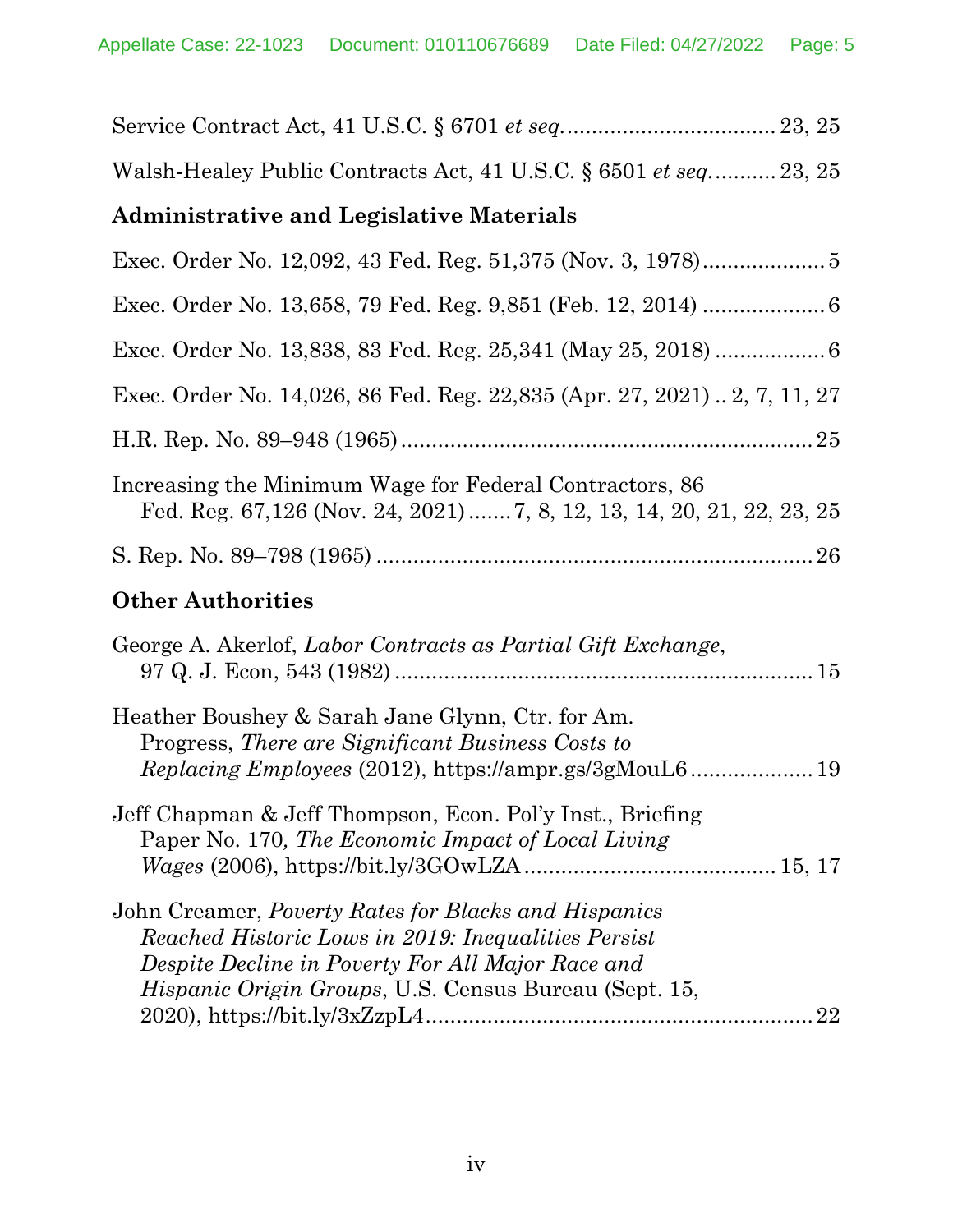| Mark K. DeSantis, Cong. Rsch. Serv., R46380, Guides and<br>Outfitters on Federal Lands: Background and Permitting                                                                                      |
|--------------------------------------------------------------------------------------------------------------------------------------------------------------------------------------------------------|
| Georges Dionne & Benoit Dostie, New Evidence on the<br>Determinants of Absenteeism Using Linked Employer-<br><i>Employee Data</i> , 61 Indus. Lab. Rel. Rev. $108(2007)$ ,<br>20                       |
| Natalia Emanuel & Emma Harrington, The Payoffs of<br><i>Higher Pay: Elasticities of Productivity and Labor Supply</i>                                                                                  |
| David Fairris et al., <i>Examining the Evidence</i> , <i>The Impact of</i><br>the Los Angeles Living Wage Ordinance on Workers and<br><i>Businesses</i> (2015), https://bit.ly/3LCPqey  17, 18, 19, 20 |
| Candace Howes, Living Wages and Retention of Homecare<br><i>Workers in San Francisco, 44 Indus. Rel. 139 (2005),</i>                                                                                   |
| Hong Soon Kim & SooCheong Jang, <i>Minimum Wage</i><br>Increase and Firm Productivity: Evidence from the<br><i>Restaurant</i> Industry, 71 Tourism Mgmt. 378 (2019) 15, 16                             |
| Alexandre Mas & Enrico Moretti, Peers at Work, 99 Am.                                                                                                                                                  |
| Nat'l Women's Law Ctr., The Wage Gap: The Who, How,                                                                                                                                                    |
| Michael Reich et al., U.C. Berkley Inst. of Indus. Rel., Living<br><i>Wages and Economic Performance,</i>                                                                                              |
|                                                                                                                                                                                                        |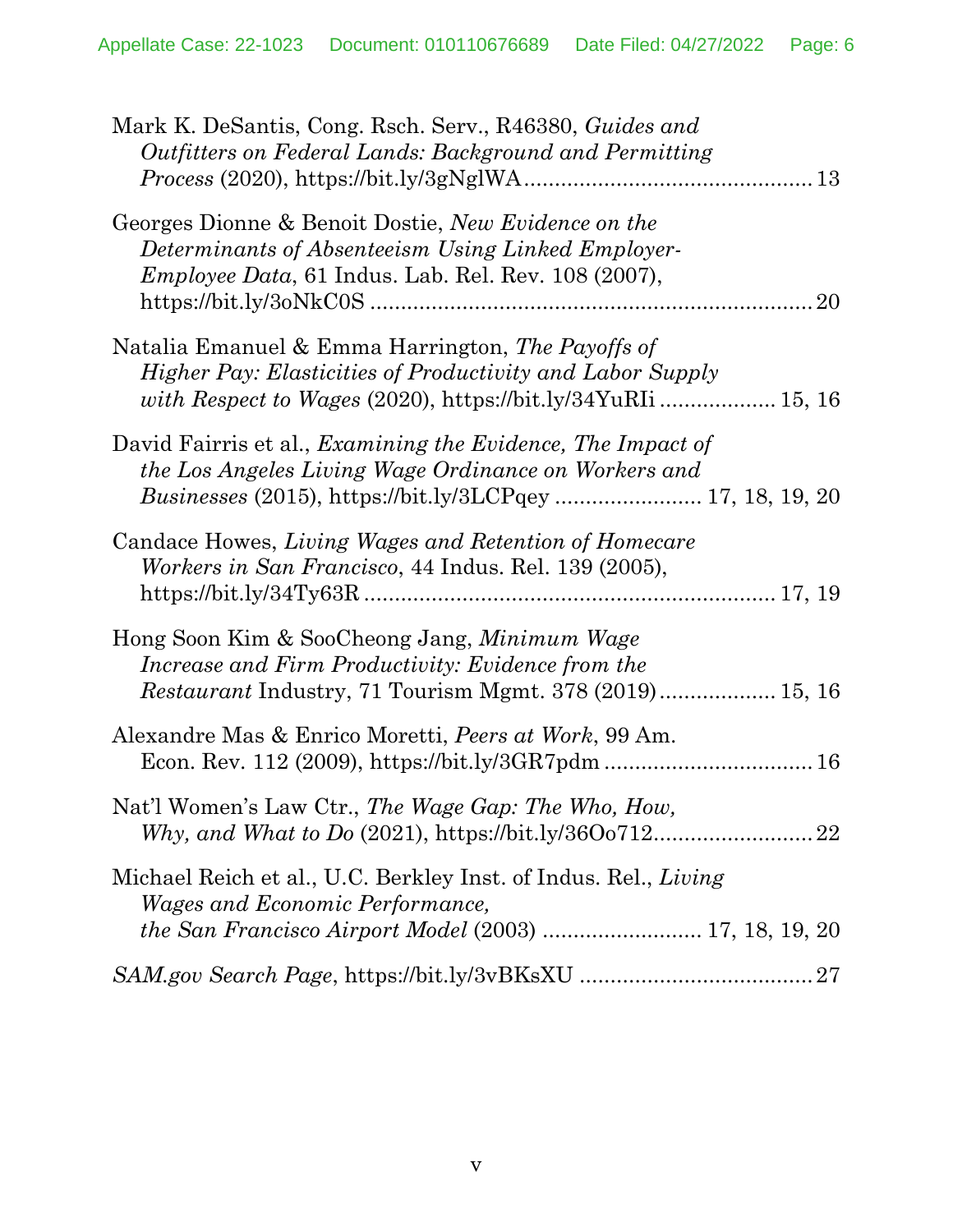| Paul Sonn & Tsedeye Gebreselassie, Nat'l Emp. L. Project,  |  |
|------------------------------------------------------------|--|
| The Road to Responsible Contracting: Lessons from States   |  |
| and Cities for Ensuring the Federal Contracting Delivers   |  |
| Good Jobs and Quality Services (2009),                     |  |
|                                                            |  |
| <i>Poverty Thresholds</i> , U.S. Census Bureau,            |  |
|                                                            |  |
| Jesse Wursten & Michael Reich, Inst. for Rsch. On Lab. and |  |
| Emp., Racial Inequality and Minimum Wages in               |  |
|                                                            |  |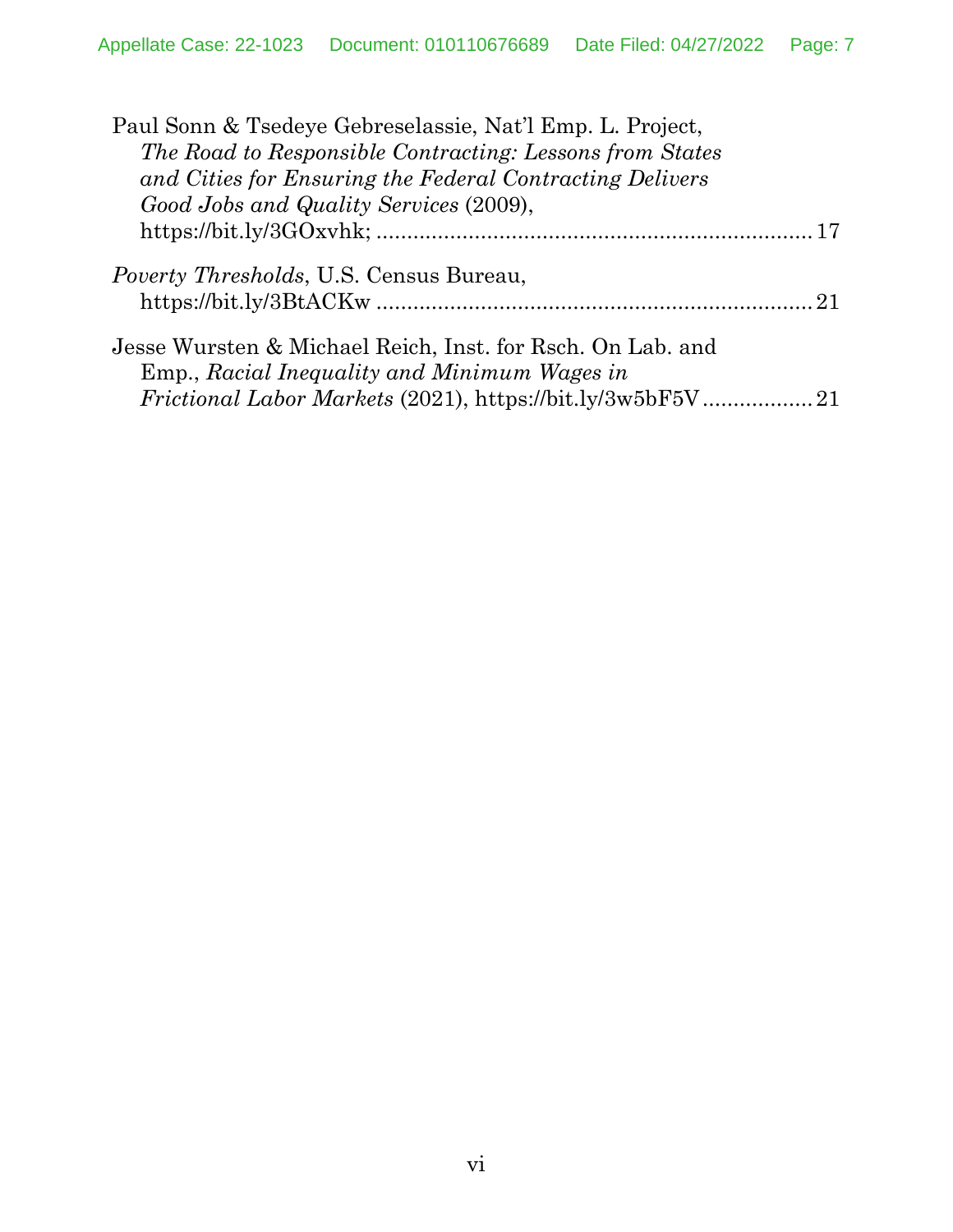#### **INTEREST OF** *AMICI CURIAE***[1](#page-7-1)**

<span id="page-7-0"></span>*Amici* are non-profit organizations and unions that advocate for workers' rights, including increased wages and benefits and closing racial and gender wage gaps. These wage gaps particularly harm people of color and women—and in compounding ways harm women of color, who are at the intersection of these identities. *Amici* accordingly have a strong interest in improved employment standards for workers employed by businesses who benefit from contracts with the federal government:

The National Employment Law Project ("NELP") is a non-profit legal organization with over fifty years of experience advocating for the employment rights of workers in low-wage industries. NELP's areas of expertise include minimum wages, workplace health and safety, and worker mobility. NELP has collaborated closely with state and federal agencies, community-based worker centers, unions, and state policy groups, including in Tenth Circuit states, and has litigated and participated as *amicus curiae* in numerous cases addressing workers'

<span id="page-7-1"></span><sup>1</sup> Counsel for all parties have consented to the filing of this brief. *Amici*  certifies that no party's counsel authored this brief in whole or in part, no party or party's counsel contributed money intended to fund this brief, and no person other than *amici*, their members, and their counsel contributed money intended to fund this brief.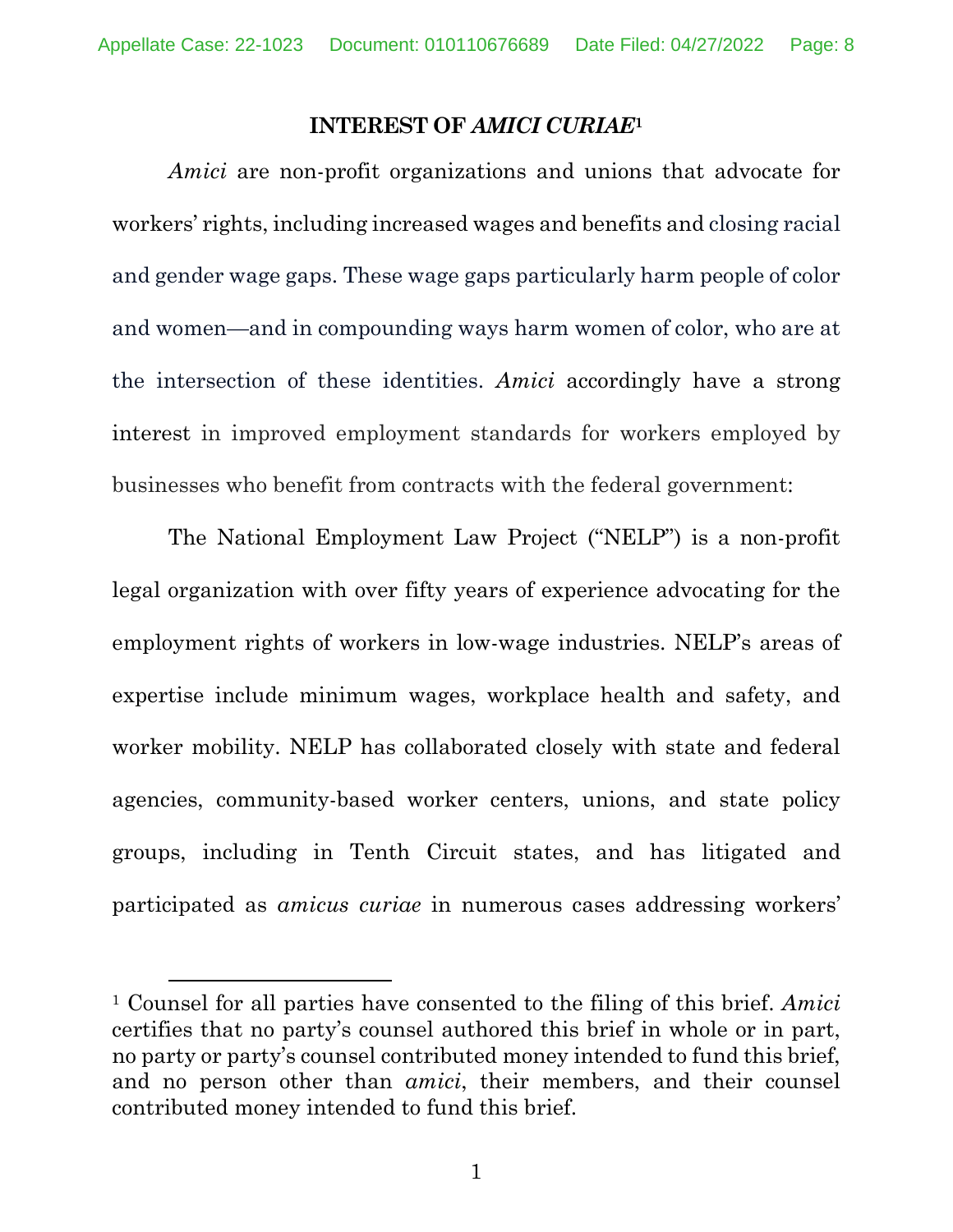wage and hour and health and safety rights under federal and state laws. NELP has submitted testimony to the U.S. Congress and state legislatures on numerous occasions on the importance of the economic security that accompanies living minimum wages, and on workplace health and safety.

The Communications Workers of America, AFL-CIO ("CWA") is a union of hundreds of thousands of public and private sector workers in communities across the United States, Canada, Puerto Rico, and other U.S. territories. Its members work in telecommunications and IT, the airline industry, manufacturing, news media, broadcast and cable television, education, health care, public service, and other fields. CWA organizes and represents thousands of federal contract employees covered by Executive Order 14,026. CWA and its industrial division, IUE-CWA, represent federal service contract workers who fix military fighter jets and other aircraft, support satellite operations, provide ID badge services, among other occupations. CWA Local 7781, the United Professional Ski Patrols of America, represents Ski Patrollers at Crested Butte, Park City, Steamboat, Telluride, and Stevens Pass, and is committed to improving the working conditions of Ski Patrollers whether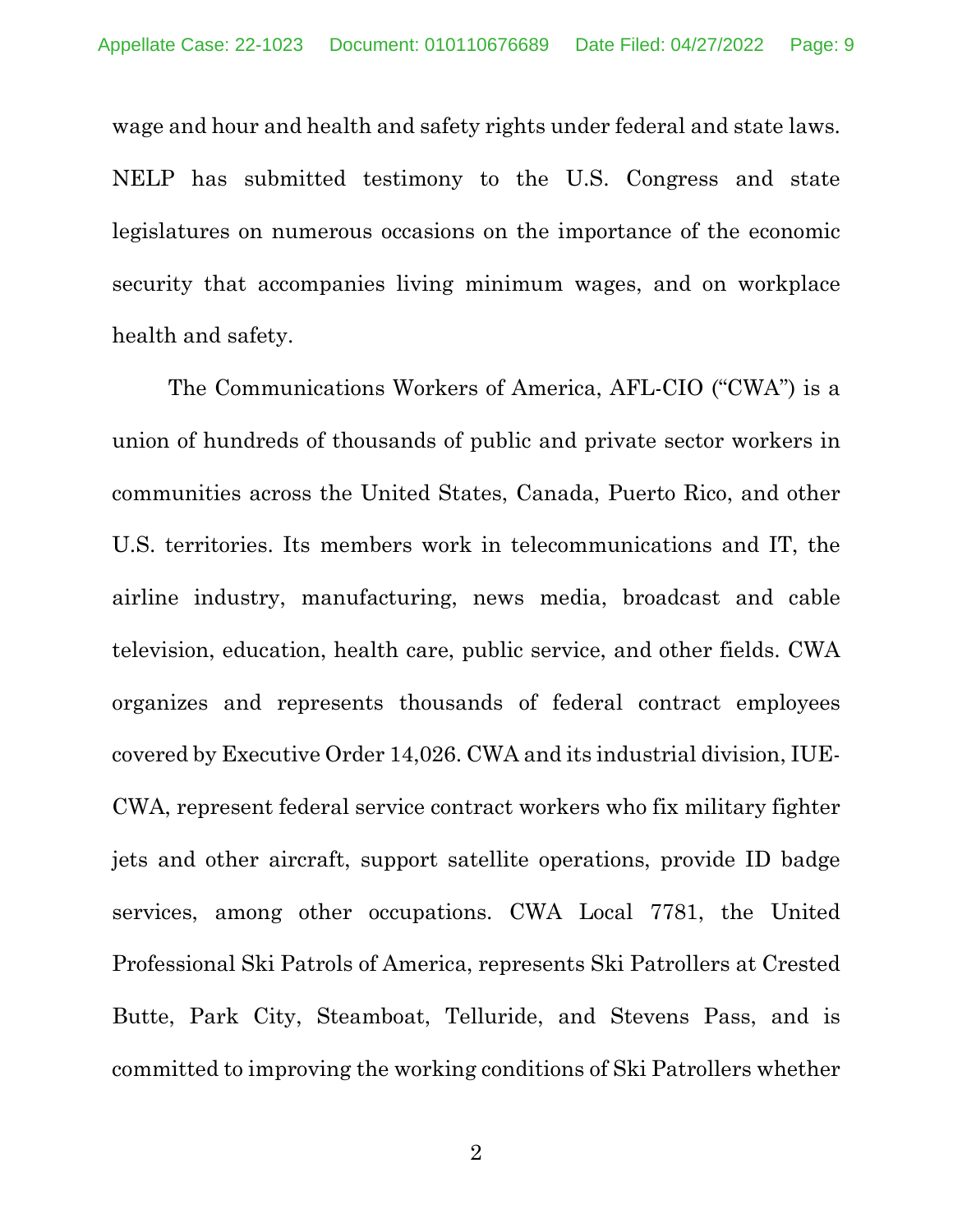they work on or off federal lands. For years, CWA members have fought to improve workplaces by bargaining to improve pay and benefits, and for equal treatment, while advocating for labor standards that protect the safety and economic wellbeing of all workers.

The Service Employees International Union ("SEIU") is a labor union representing two million working people, including essential workers in property services, healthcare, and public service. Thousands of these workers provide services to the federal government on contracts to clean federal buildings, secure important facilities, provide food services, and render essential assistance to our nation's veterans. SEIU is an anti-racist organization. Federal contract workers are disproportionately people of color, and SEIU views raising wages on federal contracts as not only a smart procurement policy, but also an economic and racial justice imperative.

The National Women's Law Center ("NWLC") fights for gender justice—in the courts, in public policy, and in our society—working across the issues that are central to the lives of women and girls. NWLC uses the law in all its forms to change culture and drive solutions to the gender inequity that shapes our society and to break down the barriers that

3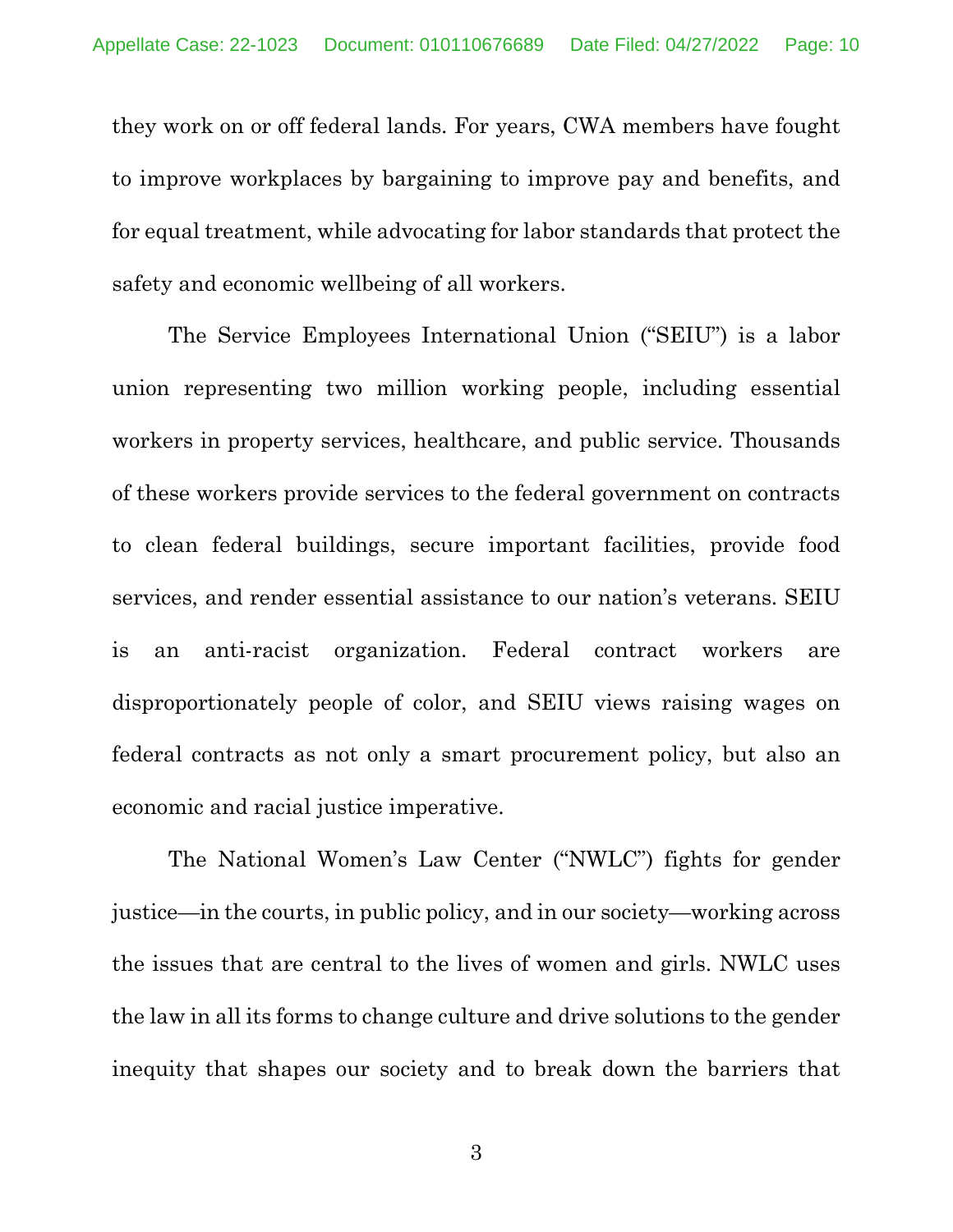harm all of us—especially women of color, LGBTQ people, and lowincome women and families. Since its founding in 1972, NLWC has worked to advance workplace justice, income security, educational opportunities, and health and reproductive rights for women and girls and has participated as counsel or *amicus curiae* in a range of cases. NWLC is committed to advocating for workers' rights and has a strong interest in supporting increased minimum wage requirements for workers whose employers benefit from contracting with the federal government.

The Economic Policy Institute ("EPI") is a non-profit organization with over thirty-five years of experience analyzing the effects of economic policy on the lives of working people in the United States. EPI has studied and produced extensive research examining how the minimum wage affects workers and the economy, who benefits from the minimum wage, and how the declining value of the federal minimum wage over time has contributed to the growth in U.S. income inequality. This research includes the impact of increasing the minimum wage for federal contractors to \$15 per hour. EPI has participated as *amicus curiae* in numerous cases impacting workers' rights under federal and state wage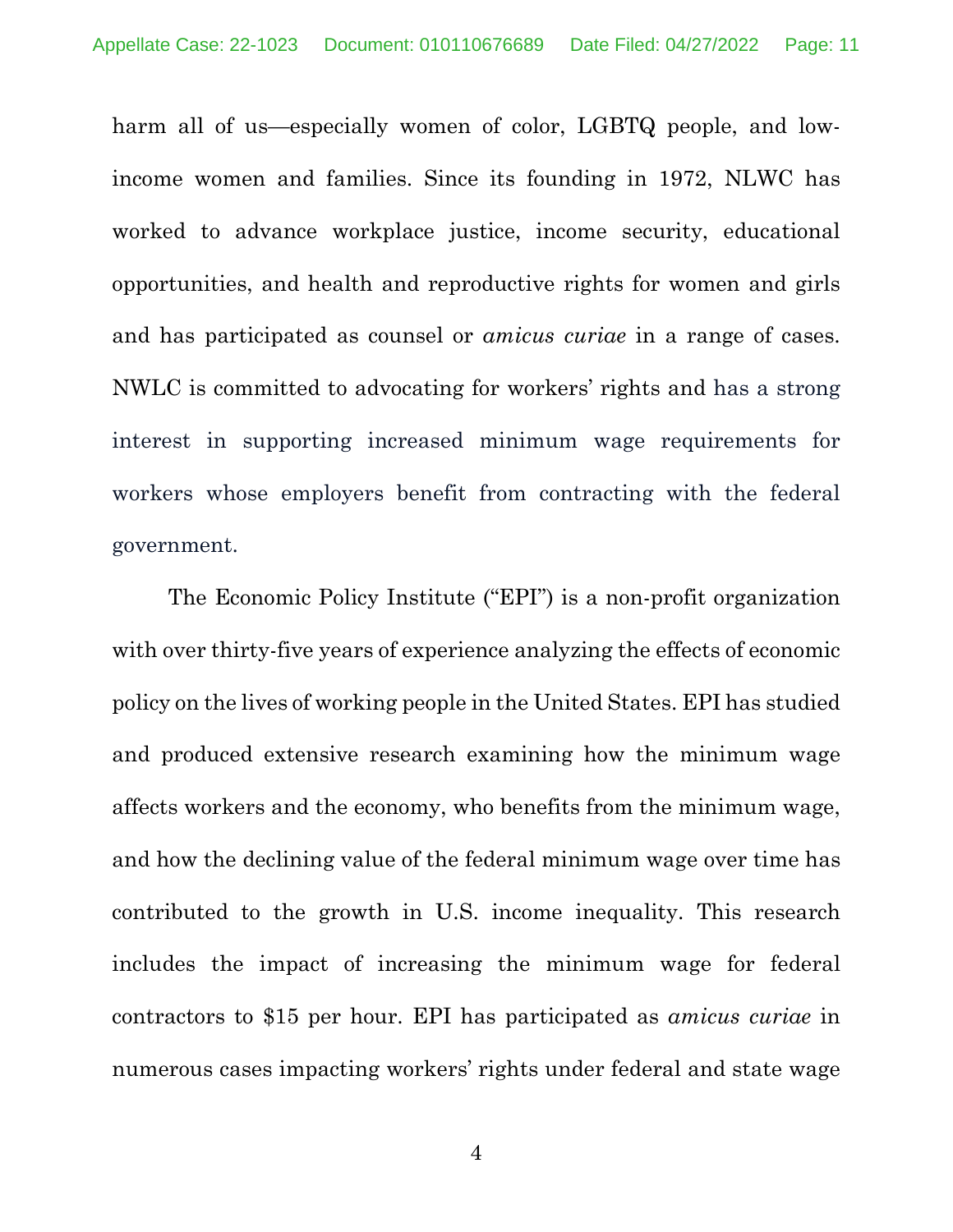and hour laws. EPI strives to protect and improve the economic conditions of working people. EPI is concerned that all working people in the United States have good jobs with fair pay.

#### **SUMMARY OF THE ARGUMENT**

<span id="page-11-0"></span>For decades, courts have recognized that the Federal Property and Administrative Services Act of 1949 (widely known as the "Procurement Act") provides the President "particularly direct and broad-ranging authority" to set standards "the President considers necessary" to promote economy and efficiency for those who choose to contract with the federal government.[2](#page-11-1)

Acting pursuant to this authority in 1978, President Carter issued Executive Order 12,092, conditioning federal contracts on contractors' compliance with the Administration's otherwise voluntary wage-andprice controls.[3](#page-11-2) Those controls limited workers' wage increases to "no more than a seven percent annual rise."<sup>[4](#page-11-3)</sup> The D.C. Circuit upheld the order as a valid exercise of the President's Procurement Act authority,

<span id="page-11-1"></span><sup>2</sup> *Am. Fed'n of Lab. & Cong. of Indus. Organizations v. Kahn*, 618 F.2d 784, 789 (D.C. Cir. 1979); 40 U.S.C. § 121(a). 3 *Kahn*, 618 F.2d at 785-86; Exec. Order No. 12,092, 43 Fed. Reg.

<span id="page-11-3"></span><span id="page-11-2"></span><sup>51,375 (</sup>Nov. 3, 1978).

<sup>4</sup> *Kahn*, 618 F.2d at 786.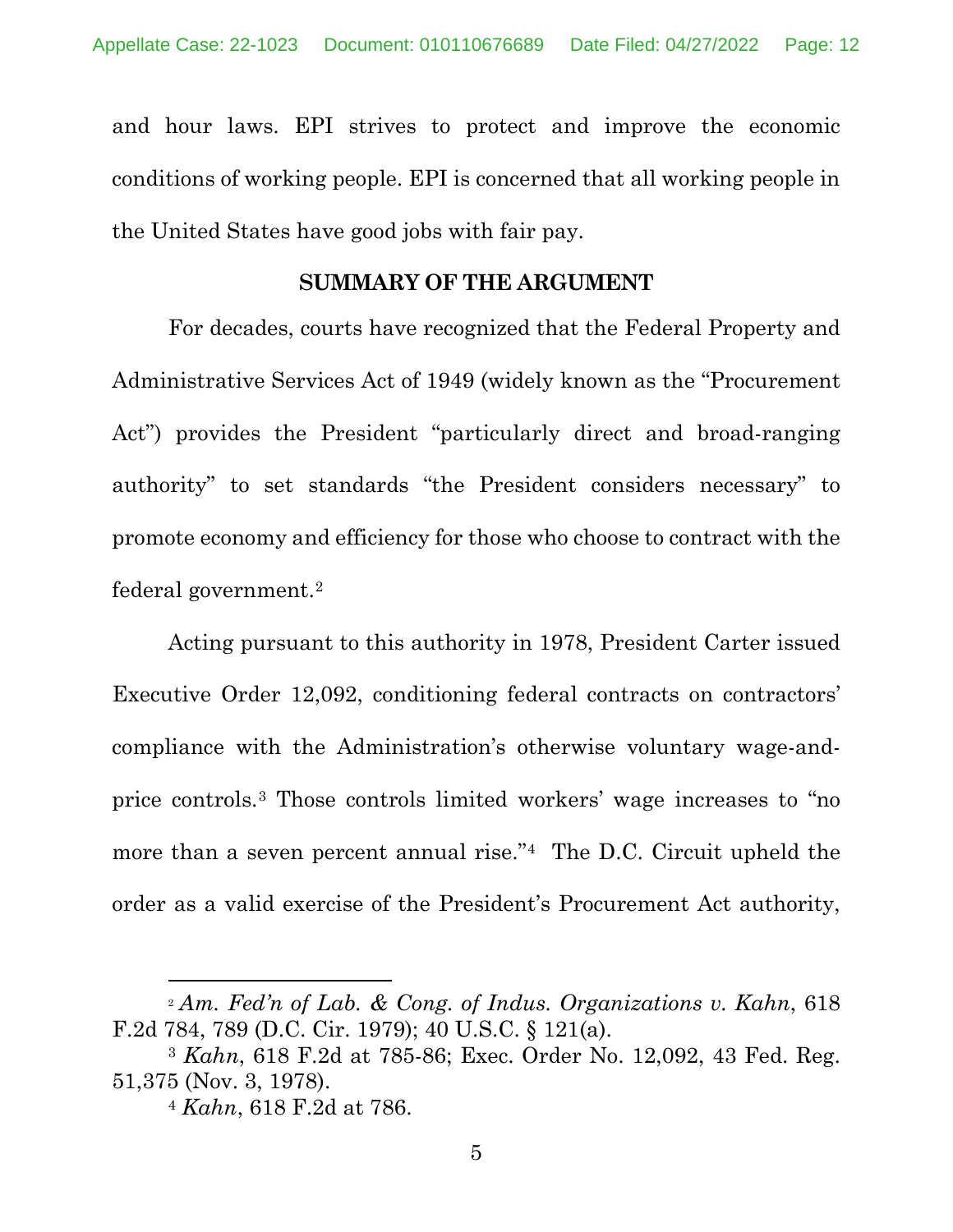even while acknowledging that "there may be occasional instances where a low bidder will not be awarded a contract."[5](#page-12-0)

Using the same authority in 2014, President Obama issued Executive Order 13,658, establishing a federal minimum wage for federal contractors; that minimum wage applied to outdoor recreational outfitters and guides operating on federal lands.[6](#page-12-1) In 2018, acting pursuant to the same authority, President Trump issued Executive Order 13,838, which decided, as a matter of policy, to exempt from these requirements certain outdoor recreational service employers operating on federal lands, but kept in place the minimum wage rules for other contract workers.[7](#page-12-2)

Just like his predecessors, President Biden exercised his Procurement Act authority in issuing Executive Order 14,026 ("E.O. 14,026"), addressing wage rules for companies that choose to contract

<sup>5</sup> *Id.* at 792-93.

<span id="page-12-2"></span><span id="page-12-1"></span><span id="page-12-0"></span><sup>6</sup> Exec. Order No. 13,658, 79 Fed. Reg. 9,851 (Feb. 12, 2014); *see id*. § 7(D) (applying to certain contracts or contract-like instruments "entered into with the Federal Government in connection with Federal property or lands and related to offering services for Federal employees, their dependents, or the general public.").

<sup>7</sup> Exec. Order No. 13,838, 83 Fed. Reg. 25,341 (May 25, 2018).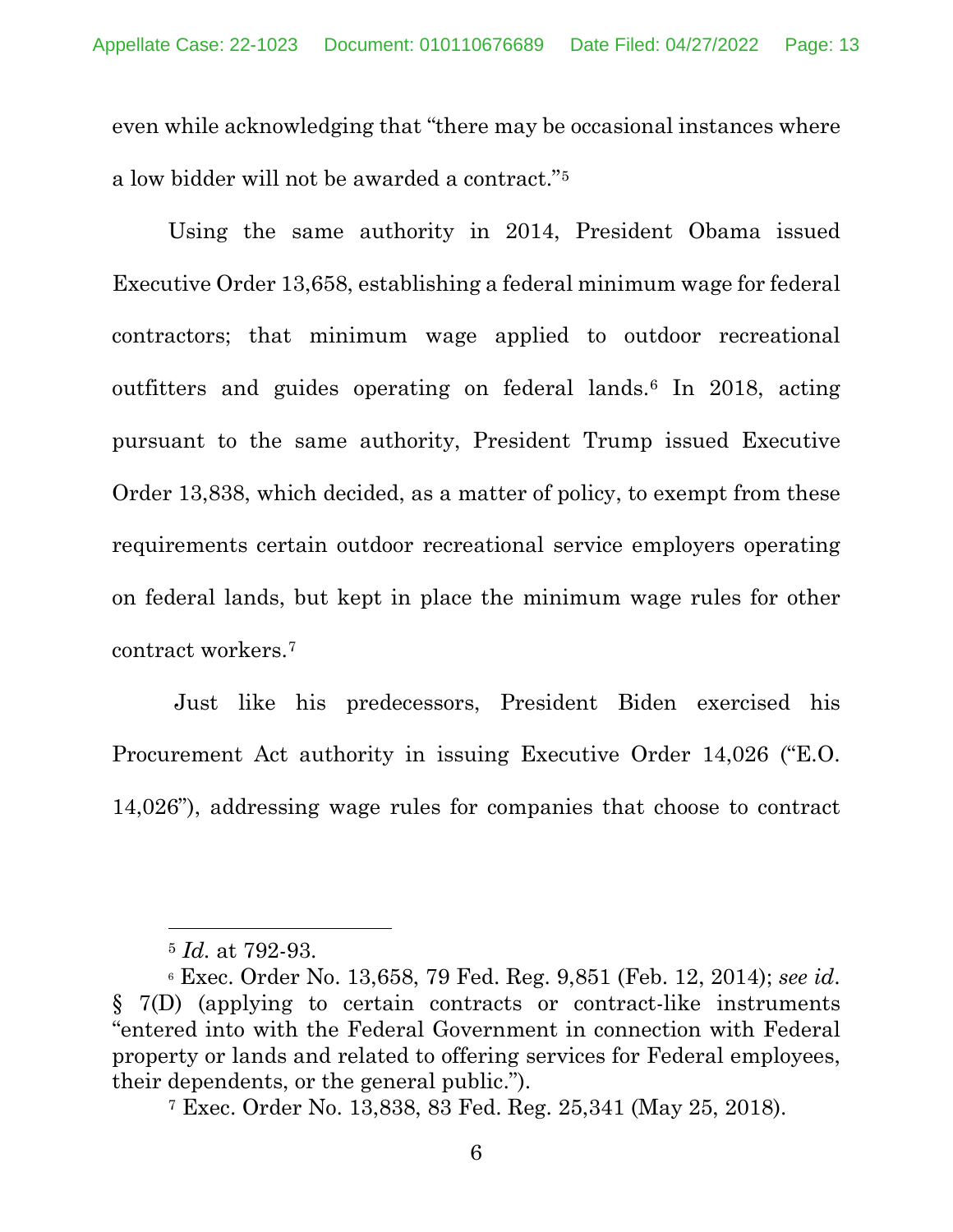with the federal government.<sup>[8](#page-13-0)</sup> In order to "promote<sup>[]</sup> economy and efficiency," he determined it was necessary to increase the federal contractor minimum wage to \$15/hour and to revoke Executive Order 13,838's exemption of outdoor recreational service employers operating on federal lands from this requirement.[9](#page-13-1)

The Department of Labor ("Department") reasonably concluded in its Rule implementing E.O. 14,026[10](#page-13-2) that increasing the federal contractor minimum wage will increase employee productivity and decrease employee turnover and absenteeism. In doing so, it relied on studies across various industries and academic literature demonstrating that higher wages incentivize workers to stay in their jobs, thereby reducing employee turnover and absenteeism and the costs associated with such activities, and increase employee morale and productivity. Thus, ample evidence supports the Department's conclusion that increasing the minimum wage will increase the value of the government's investments, and even more to the point, "there is no evidence to suggest

<sup>8</sup> Exec. Order No. 14,026, 86 Fed. Reg. 22,835 (Apr. 27, 2021).

<sup>9</sup> *Id*.

<span id="page-13-2"></span><span id="page-13-1"></span><span id="page-13-0"></span><sup>10</sup> Increasing the Minimum Wage for Federal Contractors, 86 Fed. Reg. 67,126 (Nov. 24, 2021) (codified at 29 C.F.R. pts. 10, 23).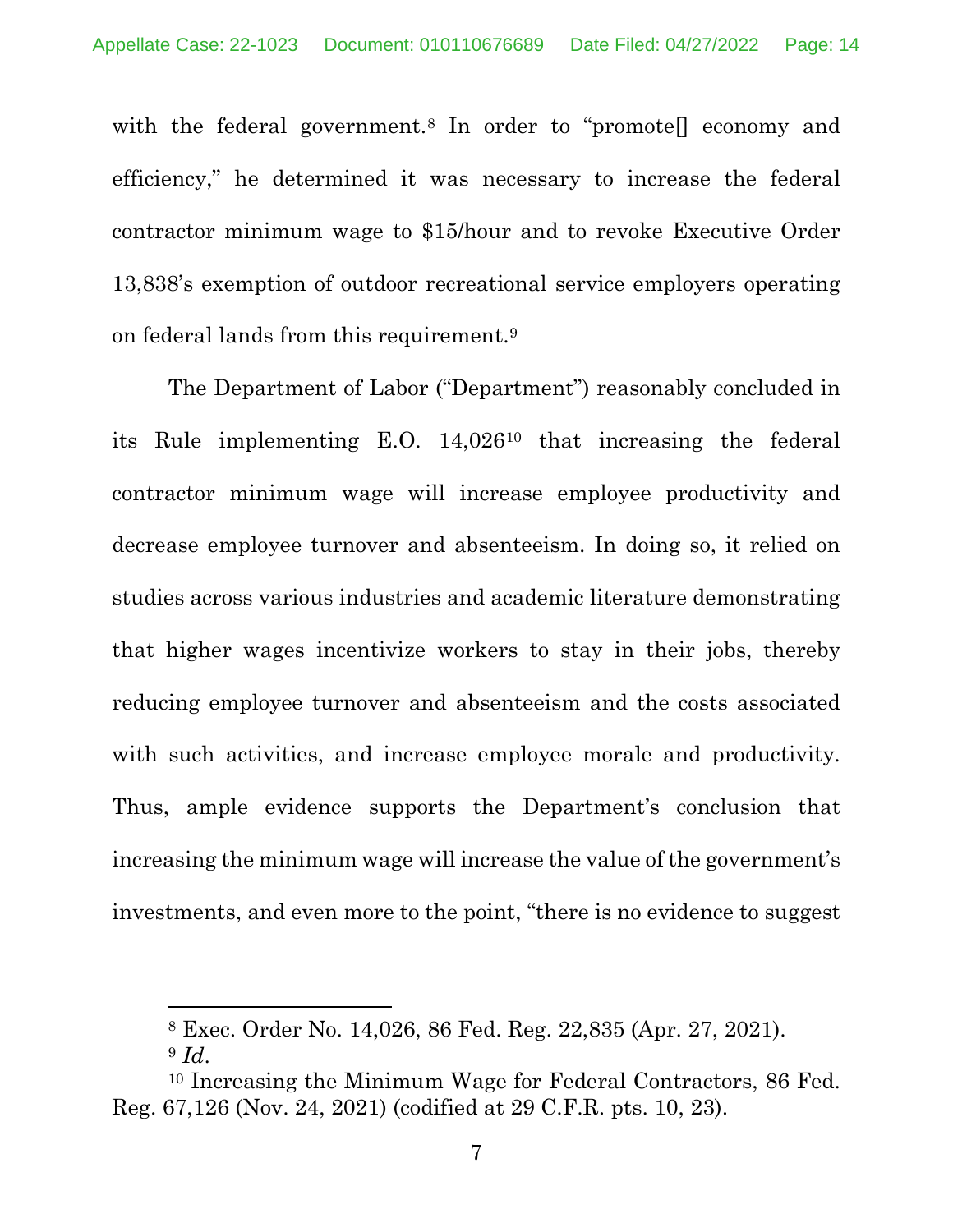that these benefits would not apply to the outfitters and guide industry as well."[11](#page-14-0) Critically, the Department estimates that increasing wages will impact more than 327,000 contract workers—including in industries largely comprised of women, and disproportionately Black and Latinx, workers—helping to rectify the racial and gender wage gaps in federal contractor workforces.[12](#page-14-1)

Finally, despite Appellants' efforts to argue otherwise, E.O. 14,026 does not conflict with other federal laws addressing wage standards in federal contracting, such as the Davis-Bacon Act, the Walsh-Healey Public Contracts Act, and the Service Contract Act. While these laws operate to set baseline minimum prevailing wages, they do not preclude application of other wage standards made pursuant to other federal authorities, as E.O. 14,026 does here and as Executive Orders issued by Presidents Carter, Obama and Trump did in the past.

Because Appellants have failed to show a likelihood of success on the merits of their claims—and because of the greater income and workplace equality that is at stake for impacted workers—the Court

<span id="page-14-1"></span><span id="page-14-0"></span><sup>11</sup> *Id*. at 67,212. 12 *Id.* at 67,194, 67,214-5.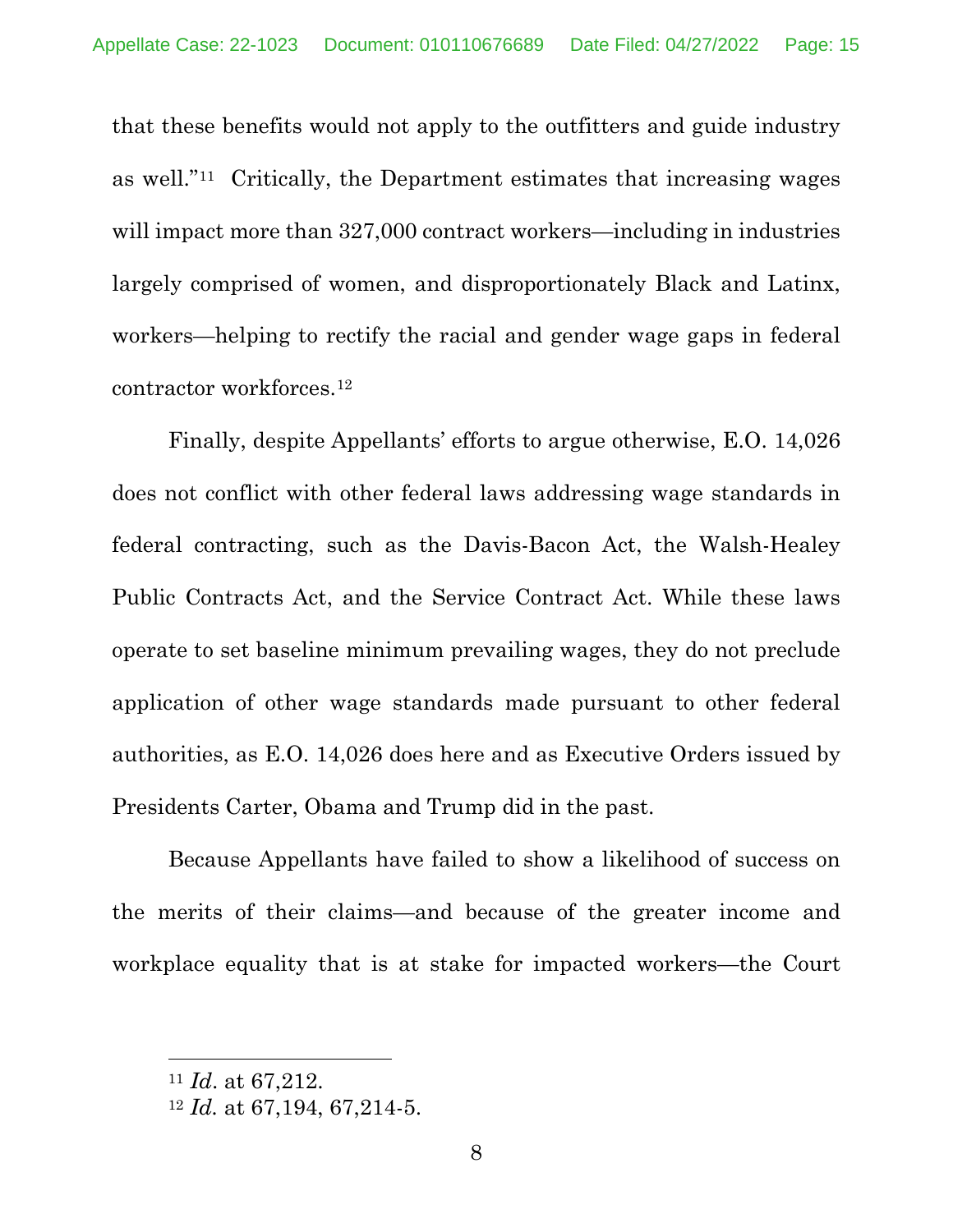should affirm the decision of the district court denying Appellants' request for a preliminary injunction.

### **ARGUMENT**

## <span id="page-15-1"></span><span id="page-15-0"></span>**I. E.O. 14,026 is within the President's Procurement Act authority.**

The district court properly concluded that Appellants are not likely to succeed on the merits of their claim that the Rule exceeds the President's authority under the Procurement Act. That conclusion flows directly from prior precedent and was amply supported by the record developed before the Department.

## <span id="page-15-2"></span>**A. The President's Procurement Act authority extends to setting minimum wage requirements for those who choose to contract with the federal government.**

Appellants contend that E.O. 14,026 does not support economy and efficiency. They argue that the President's Procurement Act authority is limited to actions that result in cost savings to the federal government.<sup>[13](#page-15-3)</sup> Appellants' Br. at 22-24. They are incorrect.

<span id="page-15-3"></span><sup>13</sup> Appellants also contend that the language of the Procurement Act vesting the President with authority over the "supply[]" of "nonpersonal services" does not extend to permittees on federal lands. 40 U.S.C. § 101(1); Appellants' Br. at 17-21. Amici agree with the United States' position on the proper reading of this language and will not repeat its arguments.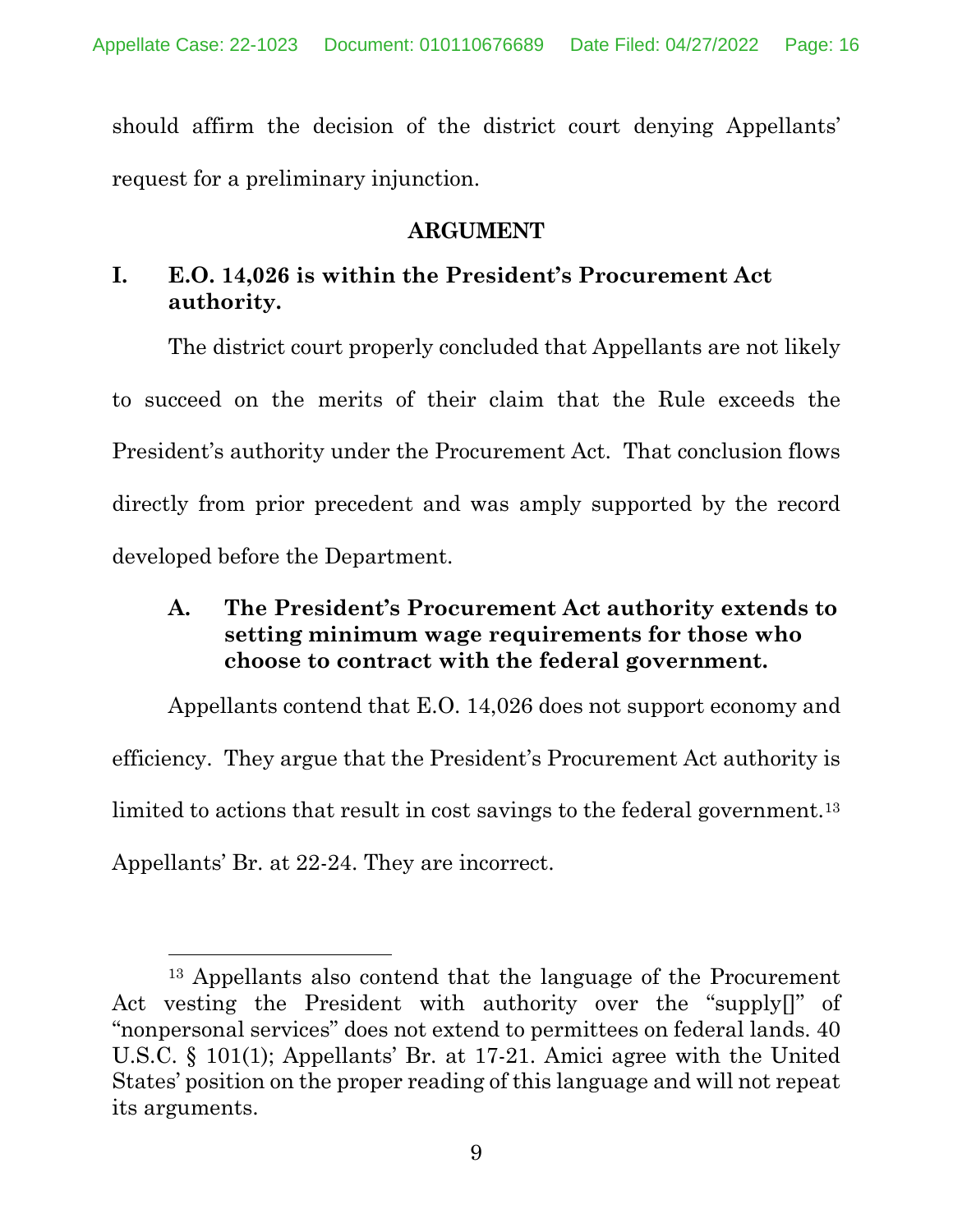The Procurement Act vests in the President "broad-ranging authority" with "necessary flexibility."[14](#page-16-0) The Act's stated purpose is to provide the government "with an economical and efficient system" for activities including "[p]rocuring and supplying property and nonpersonal services."[15](#page-16-1) The Act grants the President wide discretion to "prescribe policies and directives that *the President* considers necessary to carry out" the Act's goals.[16](#page-16-2) Courts will sustain a President's action made under the Act so long as it has a "sufficiently close nexus" to "the values of 'economy' and 'efficiency.'"[17](#page-16-3) The terms "efficiency" and "economy" encompass "factors like price, quality, suitability, and availability of goods or services that are involved in all acquisition decisions."[18](#page-16-4) Courts have further recognized these concepts as "reaching beyond any narrow" construction, and includes "secondary policy views that deal with government contractors' employment practices—policy views that are

<sup>17</sup> *See, e.g., Kahn*, 618 F.2d at 792.

<span id="page-16-2"></span><span id="page-16-1"></span><span id="page-16-0"></span><sup>14</sup> *UAW-Lab. Emp. & Training Corp. v. Chao*, 325 F.3d 360, 366 (D.C. Cir. 2003); *see also* City *of Albuquerque v. DOI*, 379 F.3d 901, 914 (10th Cir. 2004).

<sup>15</sup> 40 U.S.C. § 101.

<span id="page-16-3"></span><sup>16</sup> *Id*. § 121(a) (emphasis added).

<span id="page-16-4"></span><sup>18</sup> *Id*. at 789.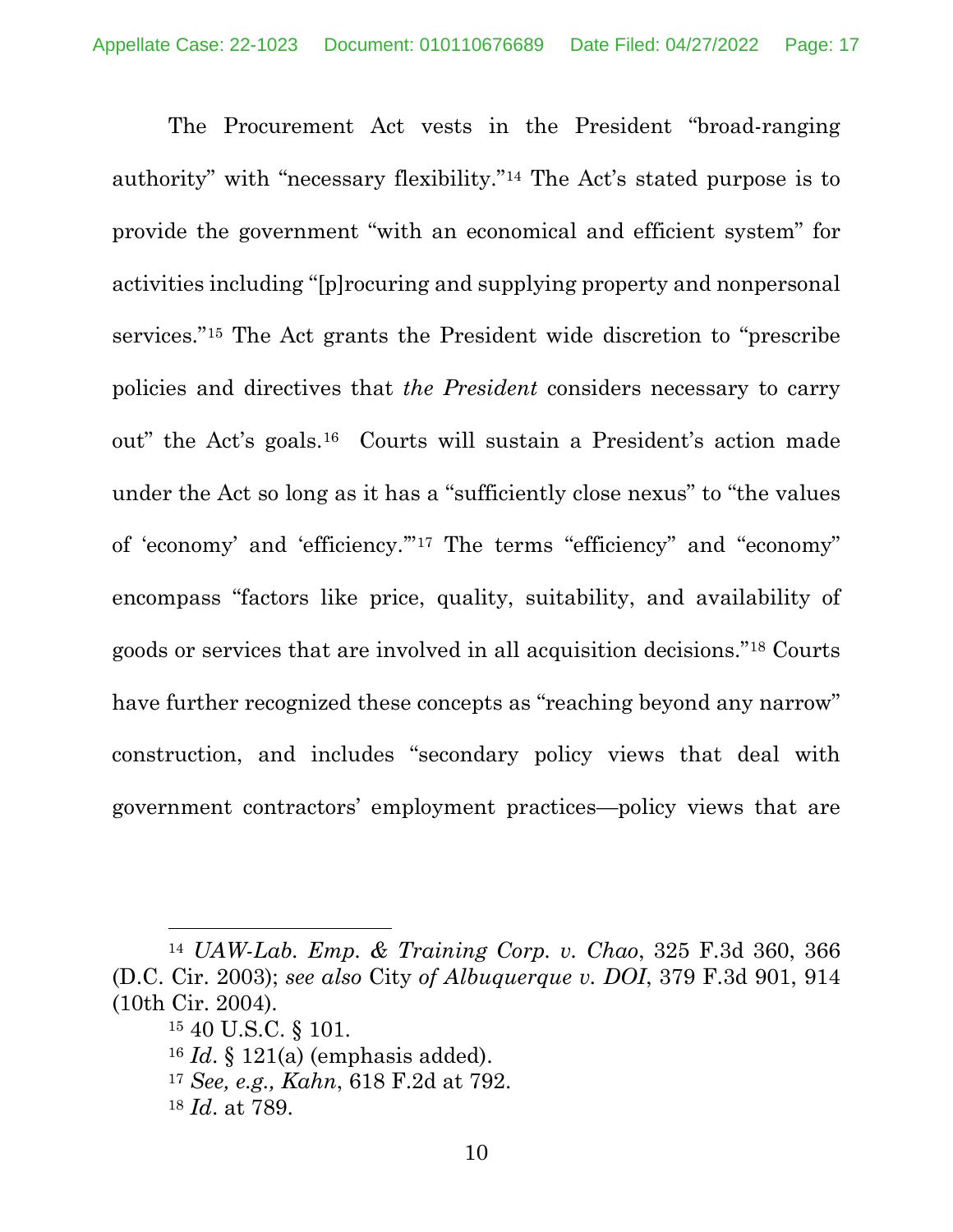directed beyond the immediate quality and price of goods and services purchased."[19](#page-17-0)

Applying these established principles, the Department's Rule does not exceed the President's authority. President Biden concluded that "[r]aising the minimum wage enhances worker productivity and generates higher-quality work by boosting workers' health, morale, and effort; reducing absenteeism and turnover; and lowering supervisory and training costs."[20](#page-17-1) He reasoned that "ensuring that Federal contractors pay their workers an hourly wage of at least \$15.00 will bolster economy and efficiency in Federal procurement."[21](#page-17-2) Thus, E.O. 14,026 addresses wage standards for federal contractors, something that multiple circuits have expressly recognized is within the President's Procurement Act authority.[22](#page-17-3)

<sup>21</sup> *Id*.

<span id="page-17-0"></span><sup>19</sup> *Chamber of Com. of U.S. v. Reich*, 74 F.3d 1322, 1333 (D.C. Cir. 1996). Courts have upheld the use of Procurement Act authority for a number of these secondary purposes; perhaps the "most prominent" involve "a series of anti-discrimination requirements for Government contractors." *Kahn*, 618 F.2d at 790.

<sup>20</sup> 86 Fed. Reg. at 22,835.

<span id="page-17-3"></span><span id="page-17-2"></span><span id="page-17-1"></span><sup>22</sup> *Kahn*, 618 F.2d at 792-93; *Kentucky v. Biden*, 23 F.4th 585, 607 (6th Cir. 2022) (noting that use of the Procurement Act authority to require federal contractors "to abide by wage and price controls" "has a 'close nexus' to the ordinary hiring, firing, and management of labor.")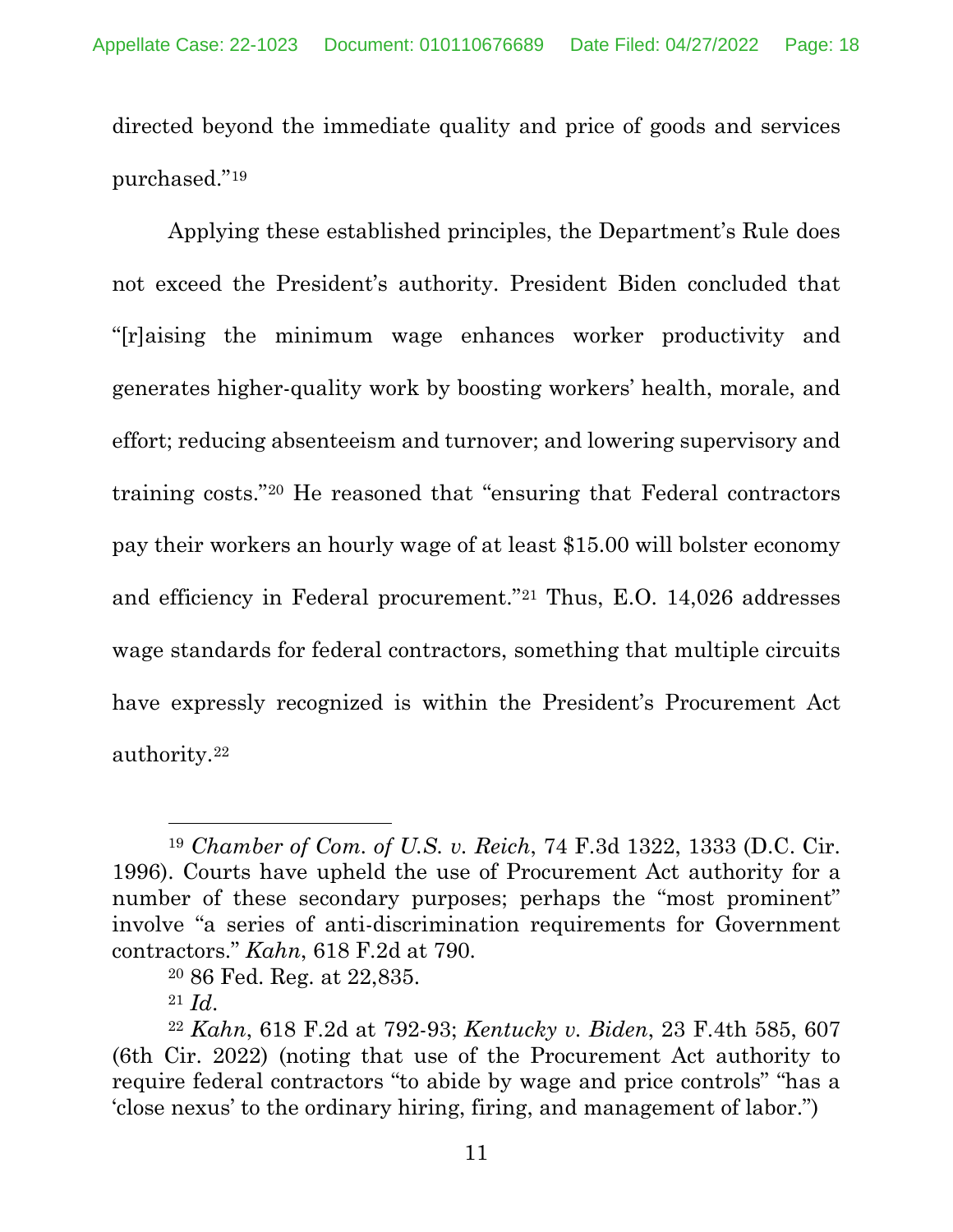The Department determined that in the event that "Government expenditures may rise," the benefits "expected to accompany any such increase in expenditures" will result in "greater value to the Government.["23](#page-18-0) Further, the Department concluded, "[e]ven without accounting for increased productivity and cost-savings"—which it also concluded were likely to result from the Rule—"direct costs to employers and transfers are relatively small compared to Federal covered contract expenditures (about 0.4 percent of contracting revenue . . .)," and thus "any potential increase in contract prices or decrease in profits will be negligible."[24](#page-18-1) For companies unable to pass costs to the government, the Department noted that increased payroll costs are likely to be small and may be mitigated through the Rule's stated benefits, passing along costs to the public, and "negotiating a lower percentage of sales paid as rent or royalty to the Federal government in new contracts."[25](#page-18-2)

The Department reasonably determined the Rule's benefits apply to all "contracts" and "contract-like instruments," defined as "an agreement between two or more parties creating obligations that are

<span id="page-18-0"></span><sup>23</sup> 86 Fed. Reg. at 67,206

<span id="page-18-1"></span><sup>24</sup> *Id*.

<span id="page-18-2"></span><sup>25</sup> *Id*. at 67,206-07.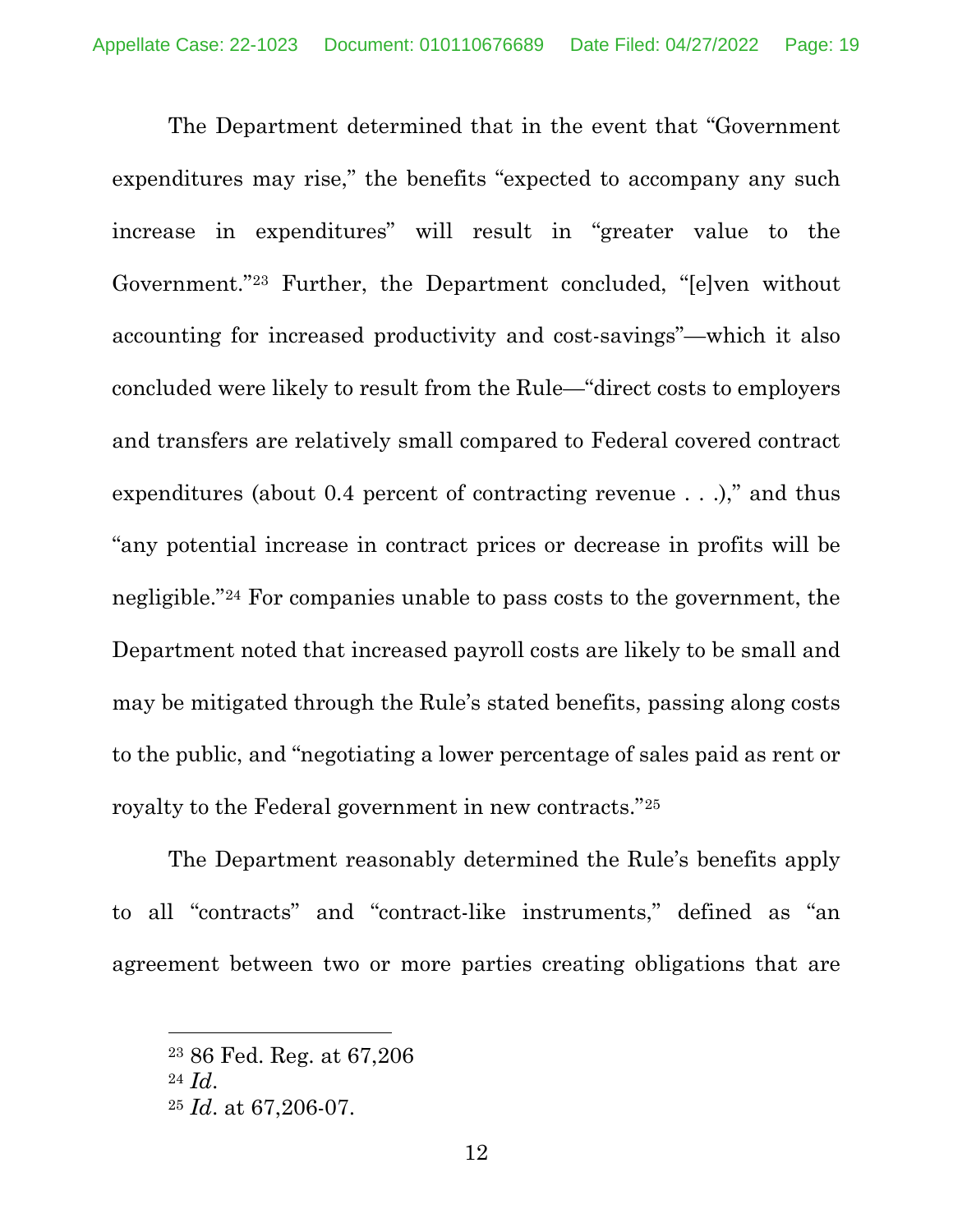enforceable or otherwise recognizable at law."[26](#page-19-1) The government has a direct interest in the efficiency of the contracts in connection with federal lands, as, depending on the permit type and issuing federal agency, permittees must meet certain requirements to operate on federal lands, including potentially being subject to competitive bidding processes $27$  and paying fees up to 3% of their adjusted-gross revenue from permitted activities[.28](#page-19-3)

<span id="page-19-0"></span>**B. The Department properly relied on evidence that increasing the federal contractor minimum wage increases employee morale and productivity and reduces turnover, absenteeism, and income inequality.**

The record before the Department amply supports its conclusion that an increased minimum wage supports " efficiency and economy … in government procurement."[29](#page-19-4) Studies and literature cited in the Rule show the link between increased wages and efficiencies, including morale and productivity increases and decreases in employee turnover and

<sup>26</sup> *Id*. at 67,225.

<span id="page-19-4"></span><span id="page-19-3"></span><span id="page-19-2"></span><span id="page-19-1"></span><sup>27</sup> Mark K. DeSantis, Cong. Rsch. Serv., R46380, *Guides and Outfitters on Federal Lands: Background and Permitting Process* 20 (2020), https://bit.ly/3gNglWA.

<sup>28</sup> *Id*. at 11.

<sup>29</sup> 86 Fed. Reg. at 67,212.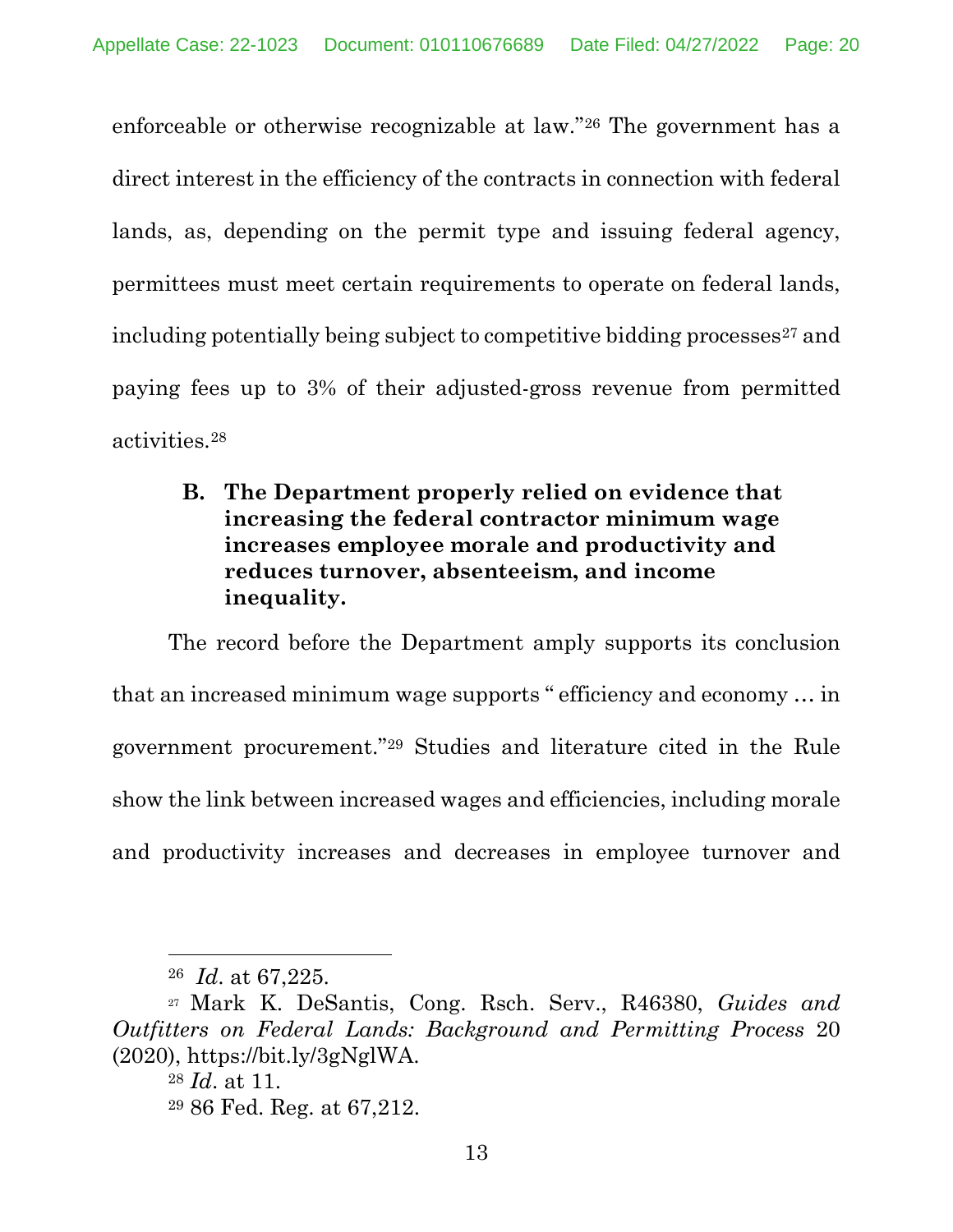absenteeism, and the larger social benefits of reducing poverty and income inequality by increasing wages for workers.<sup>[30](#page-20-0)</sup> Thus, evidence supports the Department's position that, "by increasing the quality and efficiency of services" provided to the government, E.O. 14,026 will improve the value of the government's investments.[31](#page-20-1) And contrary to Appellants' statement that the Department "conceded" that these benefits would not apply to the outfitters and guides, Appellants' Br. at 43, the Rule in fact concluded the opposite. The Department stated that its findings related to increased morale and productivity and decreased turnover "tend to be general rather than industry-specific, and *there is no evidence to suggest that these benefits would not apply to the outfitters and guide industry as well*.["32](#page-20-2)

<span id="page-20-0"></span><sup>30</sup> *Id*. The Department also considered disemployment, i.e. when employers employ fewer higher-wage workers for work previously performed by more low-wage workers, and concluded the Rule "would result in negligible or no disemployment." *Id*. at 67,211. It recognized that, even under conservative estimates, with which the Department did not agree, for permittees on federal lands required to increase wages from \$7.50 to \$15/hour, disemployment would still be small, "a reduction of 0.9 percent employment." *Id*. at 67,212.

<span id="page-20-1"></span><sup>31</sup> *Id*. at 67,131.

<span id="page-20-2"></span><sup>32</sup> *Id*. at 67,212 (emphasis added).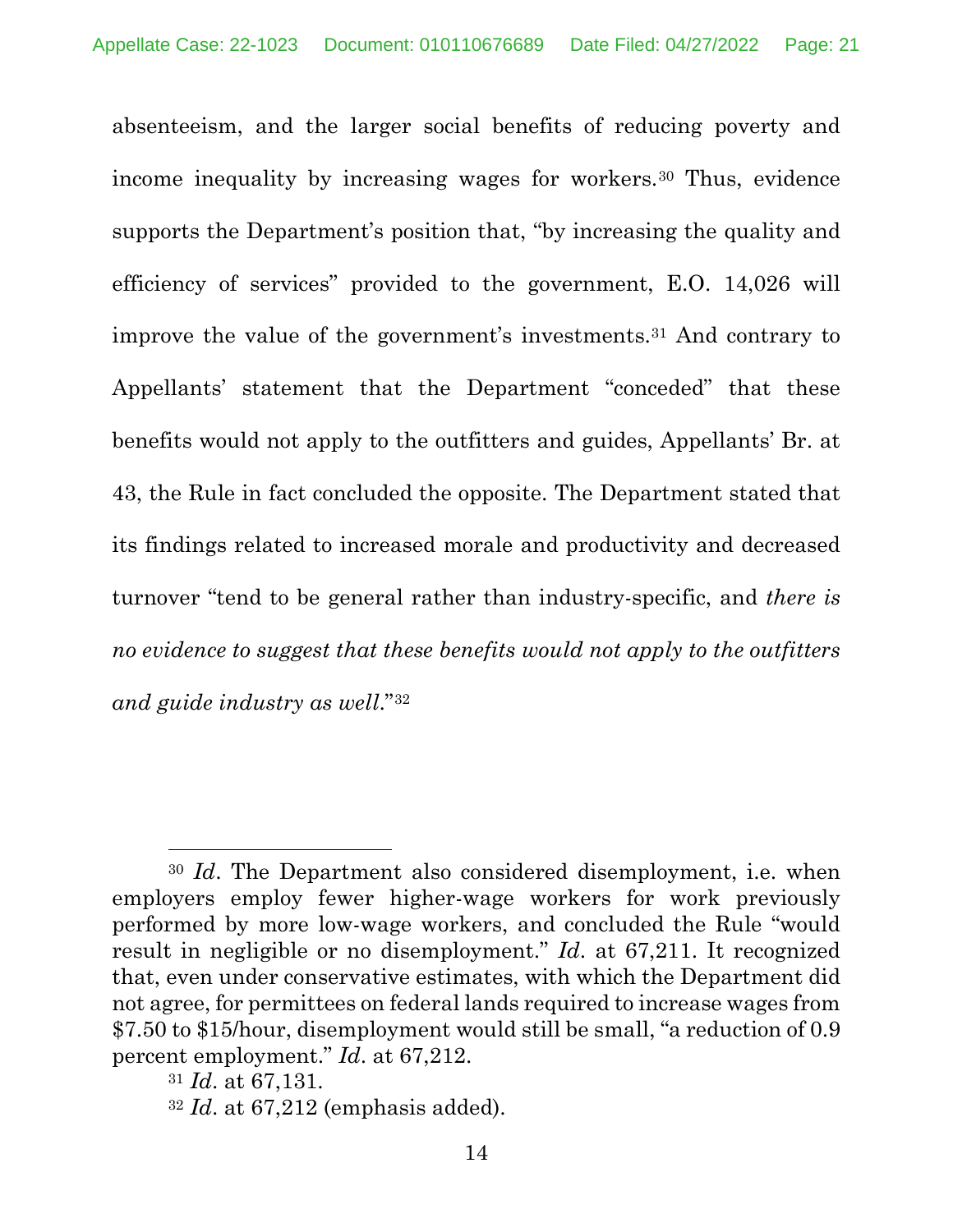To support its conclusion regarding increased worker morale and productivity, the Department reviewed studies on the efficiency wage theory, an established economic principle[33](#page-21-0) that provides that employers paying a premium in wages give "the worker[s] an incentive to try to keep their job, to lower recruiting and turnover costs, or to increase morale and effort."[34](#page-21-1) This is because employees "with better pay, training, and job security satisfy both the internal and external needs of employees and, therefore, enhance employee satisfaction."[35](#page-21-2)

One study cited in the Rule looked at the effects of "higher pay on productivity for warehouse workers and customer service representatives, using objective productivity metrics" and estimated that "the increase in productivity caused by raising wages fully pays for itself."[36](#page-21-3) For warehouse workers, the study found that a \$1 increase in

<span id="page-21-0"></span><sup>33</sup> George A. Akerlof, *Labor Contracts as Partial Gift Exchange*, 97 Q. J. Econ, 543, 543 (1982); Jeff Chapman & Jeff Thompson, Econ. Pol'y Inst., Briefing Paper No. 170*, The Economic Impact of Local Living Wages* (2006), https://bit.ly/3GOwLZA. 34 Natalia Emanuel & Emma Harrington, *The Payoffs of Higher* 

<span id="page-21-1"></span>*Pay: Elasticities of Productivity and Labor Supply with Respect to Wages*, 3, note 3 (2020), https://bit.ly/34YuRIi.

<span id="page-21-3"></span><span id="page-21-2"></span><sup>35</sup> Hong Soon Kim & SooCheong Jang, *Minimum Wage Increase and Firm Productivity: Evidence from the Restaurant Industry*, 71 Tourism Mgmt. 378, 380 (2019).

<sup>36</sup> Emanuel, *supra* note 34, at 3.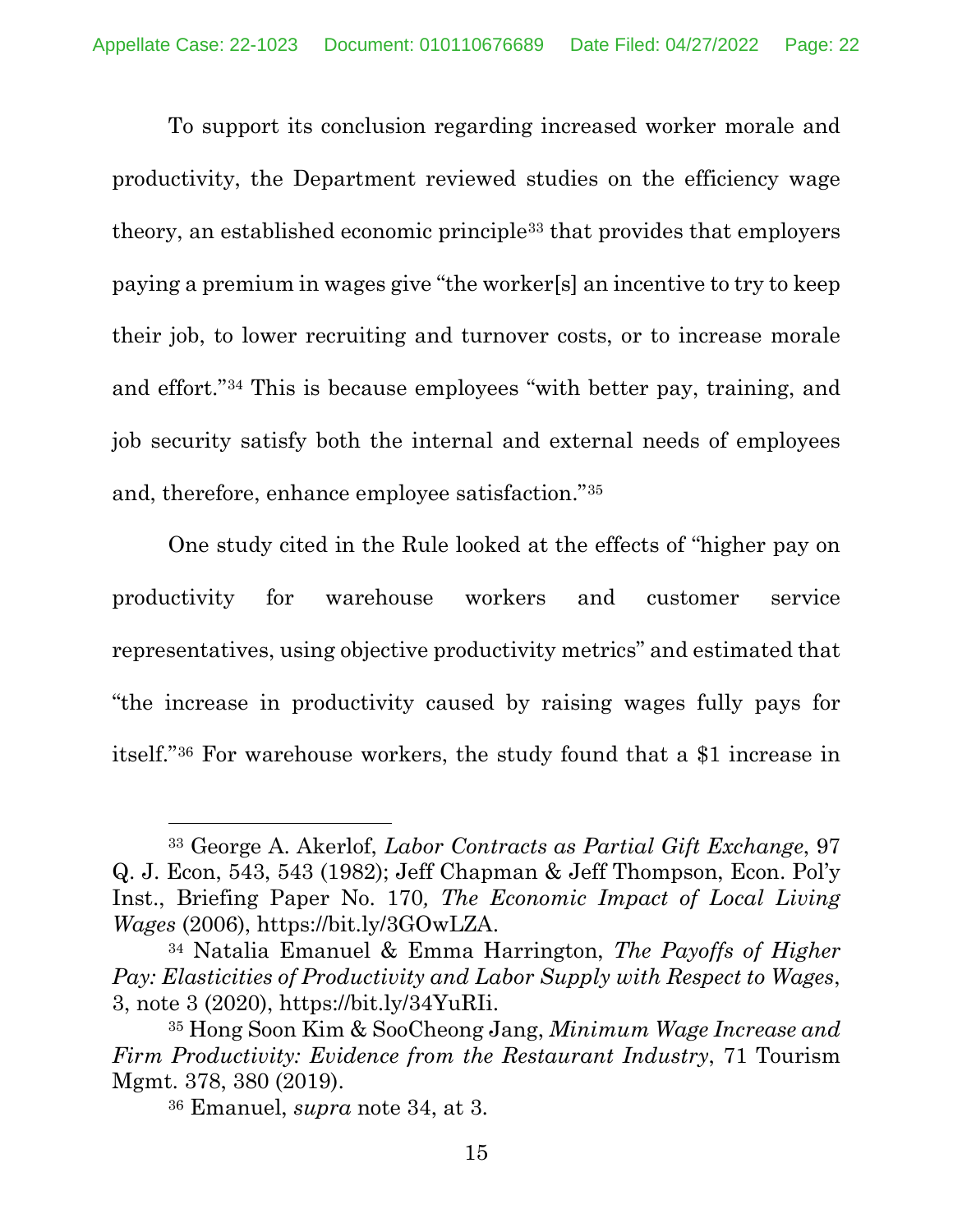pay resulted in increased productivity that "represents an hourly savings of \$1.10 for the retailer."[37](#page-22-0) Similar productivity gains were found for customer service representatives.[38](#page-22-1) Another cited study concluded that "increasing the federal minimum wage immediately enhances restaurant productivity for up to two years."[39](#page-22-2)

The Department also considered indirect productivity increases that could result from the Rule. In particular, in a study of cashiers in a grocery store, which the study recognized as an industry "particularly prone to" reduced employee productivity, found "strong peer effects associated with the introduction of high-productivity workers into work groups," meaning that in addition to a "high-productivity worker" raising "total output directly because the worker has higher productivity," the worker also boosts productivity in others.[40](#page-22-3)

Evidence also supports the Department's conclusion that increased wages reduce employee turnover and absenteeism. Reduced turnover

<sup>37</sup> *Id*. at 13.

<span id="page-22-1"></span><span id="page-22-0"></span><sup>38</sup> *Id*. at 14 ("We find that each \$1/hr increase in relative pay is associated with a 7.5% increase in call volume, 1.9 additional calls per day off of a based of 26.").

<sup>39</sup> Kim, *supra* note 35, at 1.

<span id="page-22-3"></span><span id="page-22-2"></span><sup>40</sup> Alexandre Mas & Enrico Moretti, *Peers at Work*, 99 Am. Econ. Rev. 112, 143, (2009), https://bit.ly/3GR7pdm.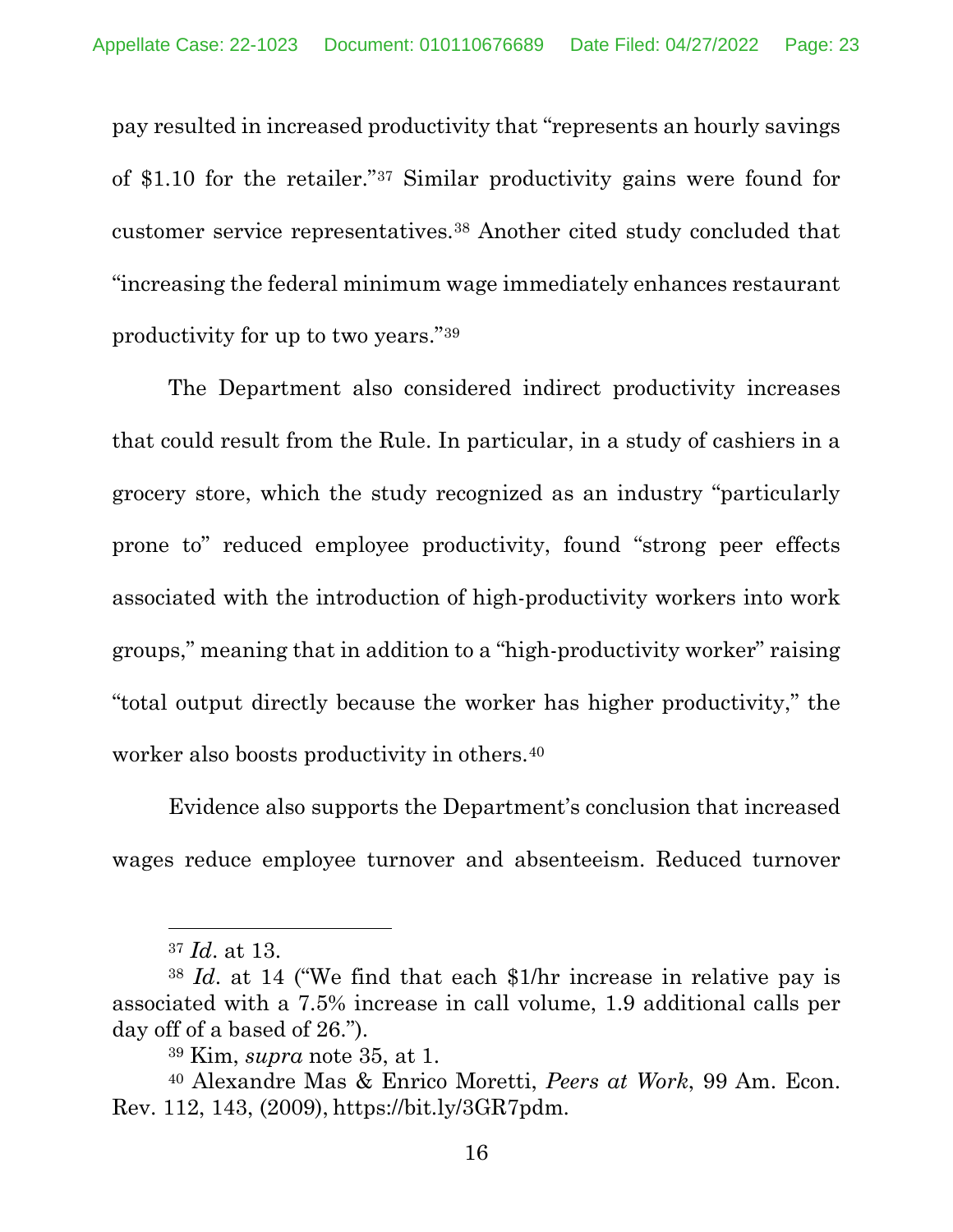represents "both potential productivity gains and cost savings for the employer.["41](#page-23-0) When employees remain in their jobs, it means "more experienced employees, who need less supervision and are more skilled at their jobs" and "decreased spending on recruitment, hiring, and supervisor time spent training new employees."<sup>[42](#page-23-1)</sup>

In considering employee turnover, the Department cited to studies assessing local living wage ordinances.[43](#page-23-2) These laws "set wage and benefit standards for companies that do business with the government" in order "to improve the quality of contracted jobs and increase the standard of living for low-income workers."[44](#page-23-3) More than 140 cities and the State of Maryland have adopted such laws.[45](#page-23-4) Such ordinances often

<span id="page-23-0"></span><sup>41</sup> David Fairris et al., *Examining the Evidence, The Impact of the Los Angeles Living Wage Ordinance on Workers and Businesses* 107  $(2015)$ , https://bit.ly/3LCPqey.

<span id="page-23-2"></span><span id="page-23-1"></span><sup>42</sup> *Id*. 43 *See id.;* Michael Reich et al., U.C. Berkley Inst. of Indus. Rel., *Living Wages and Economic Performance, the San Francisco Airport Model* (2003); Chapman & Thompson, *supra* note 33; Paul Sonn & Tsedeye Gebreselassie, Nat'l Emp. L. Project, *The Road to Responsible Contracting: Lessons from States and Cities for Ensuring the Federal Contracting Delivers Good Jobs and Quality Services* (2009), https://bit.ly/3GOxvhk; Candace Howes, *Living Wages and Retention of Homecare Workers in San Francisco*, 44 Indus. Rel. 139 (2005), https://bit.ly/34Ty63R.

<span id="page-23-3"></span><sup>44</sup> Fairris, *supra* note 41, at 1.

<span id="page-23-4"></span><sup>45</sup> Sonn, *supra* note 43, at 13.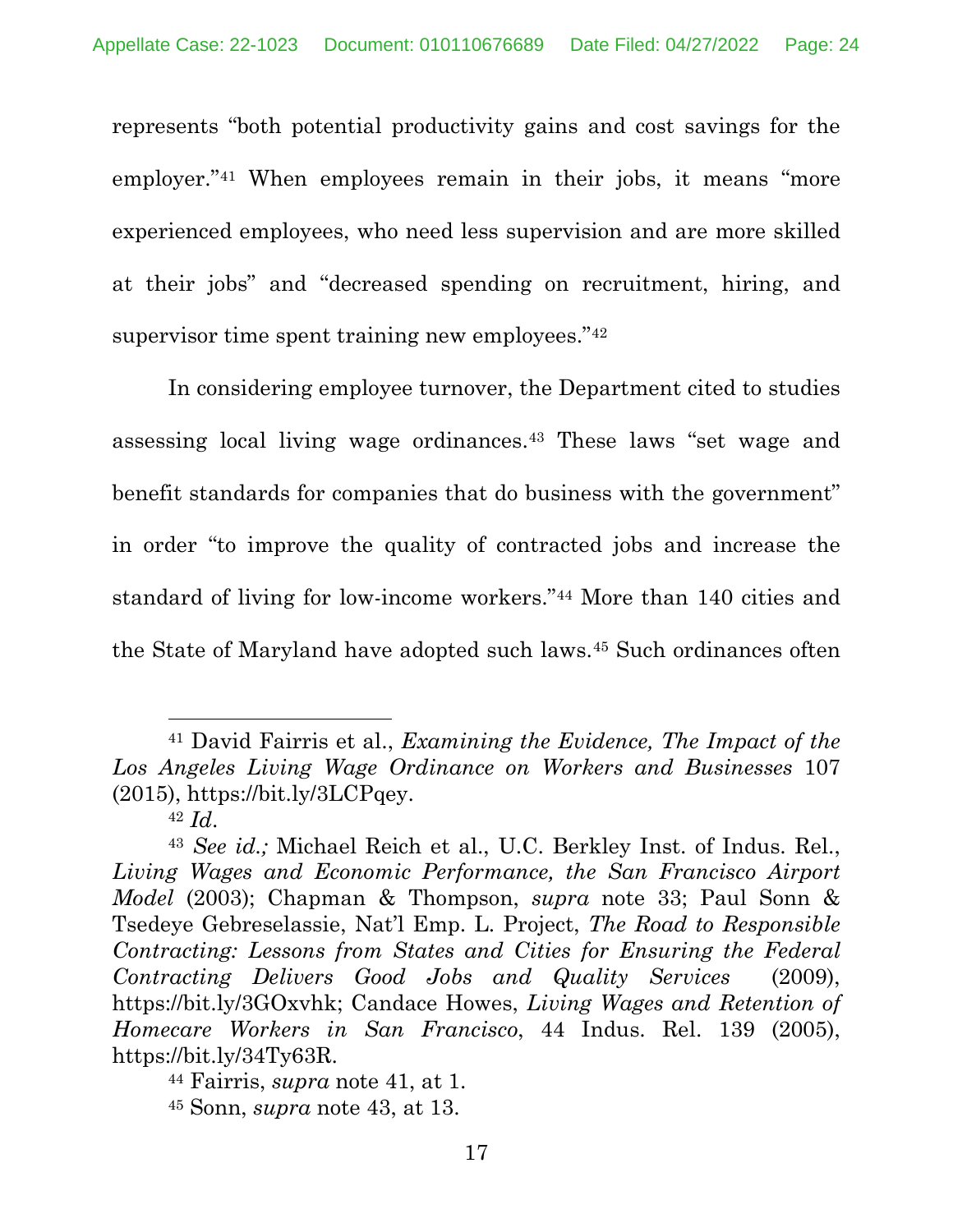cover not only employers that contract directly to supply services to the governments, but also concession businesses that, similar to Appellants, "contract with the city to operate a business on city property, and typically agree to pay the city a percentage of the revenue generated by that business."[46](#page-24-0)

For example, the San Francisco Airport ("SFO") adopted two ordinances in 1999, one "establishing compensation, recruitment and training standards" for airport safety and security employees and another setting living wage requirements for airport leases and service contracts.[47](#page-24-1) A study of implementation of these requirements found that after wages increased, employee turnover fell by an average of 34% for all contractors surveyed and 60% for contractors that "experienced average wage increases of 10 percent or more."[48](#page-24-2) For airport screeners, the turnover fell from 94.7% to 18.7% in fifteen months—a nearly 80% decrease.[49](#page-24-3)

<span id="page-24-1"></span><span id="page-24-0"></span><sup>46</sup> Fairris, *supra* note 41, at 15; *Bradford v. DOL*, No. 21-CV-3288, 2022 WL 204600 (D. Colo. Jan. 24, 2022), at \*3 (Noting one Appellant is required to pay "the greater of either \$100 per year or 3% of AVA's gross revenue from the activities listed on the permit.").

<span id="page-24-2"></span><sup>47</sup> Reich, *supra* note 43, at 7.

<sup>48</sup> *Id*. at 10.

<span id="page-24-3"></span><sup>49</sup> *Id*.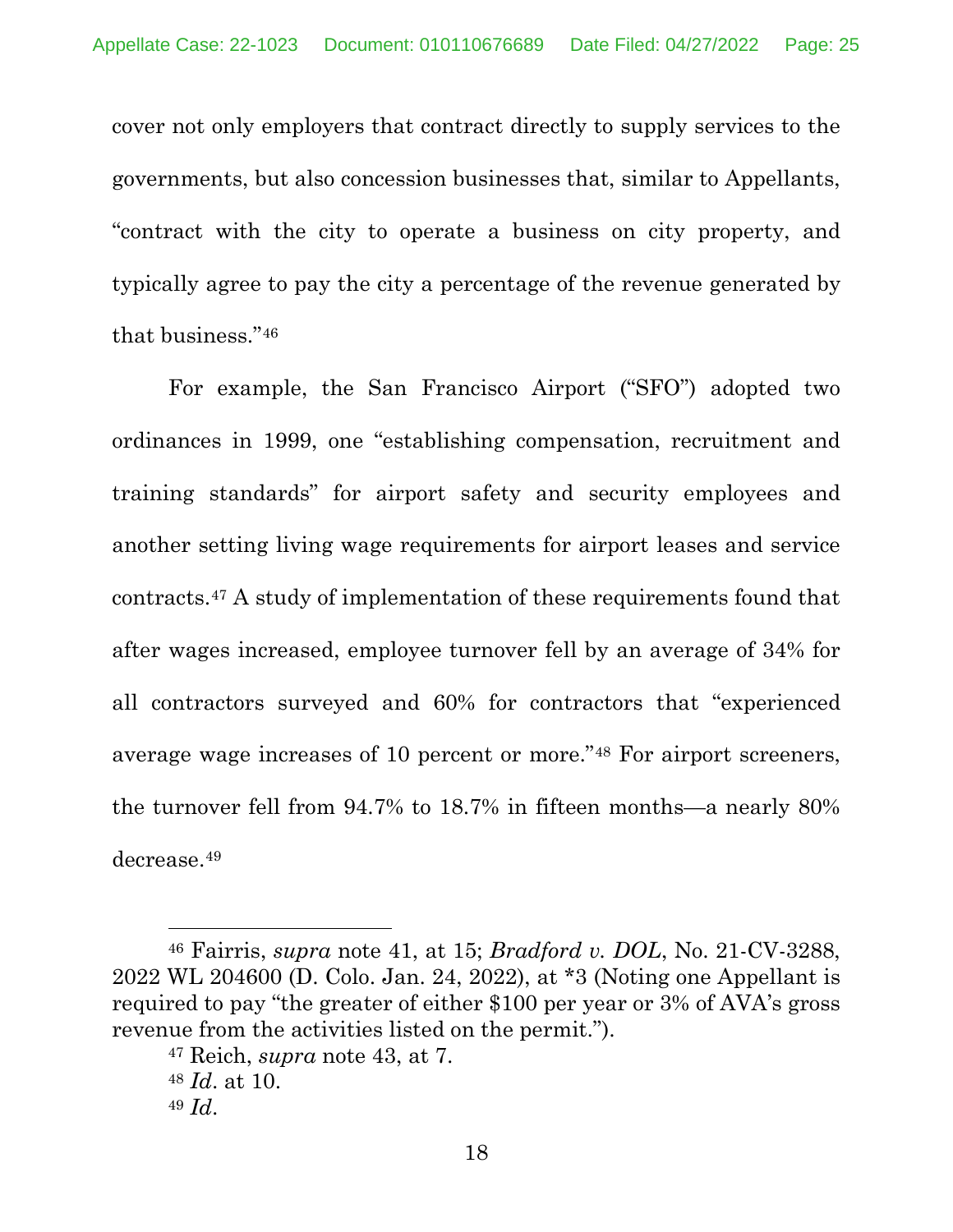Other cited studies reach similar conclusions. One study assessing the impacts of an ordinance nearly doubling wages for in-home health care workers found a 31% reduction in turnover for all workers and 57% reduction for new workers.[50](#page-25-0) Similarly, a study concluded that employers subject to Los Angeles's living wage ordinance had less turnover than those that were not.<sup>[51](#page-25-1)</sup>

The Department also considered the cost savings associated with reduced employee turnover. According to the SFO study, the cost to replace an employee was on average \$4,275, and the new wage requirements saved \$6.6 million per year from reduced turnover.[52](#page-25-2) The findings at SFO are not an outlier—a review of thirty studies estimated that employee turnover costs employers "about one-fifth of a worker's salary to replace that worker."[53](#page-25-3)

As to absenteeism, one study found a statistically significant decrease in employee absenteeism for contractor employers required to

<sup>50</sup> Howes*, supra* note 43, at 161.

<sup>51</sup> Fairris, *supra* note 41, at 105-06.

<sup>52</sup> Reich, *supra* note 43, at 10.

<span id="page-25-3"></span><span id="page-25-2"></span><span id="page-25-1"></span><span id="page-25-0"></span><sup>53</sup> Heather Boushey & Sarah Jane Glynn, Ctr. for Am. Progress, *There are Significant Business Costs to Replacing Employees* 1 (2012), https://ampr.gs/3gMouL6.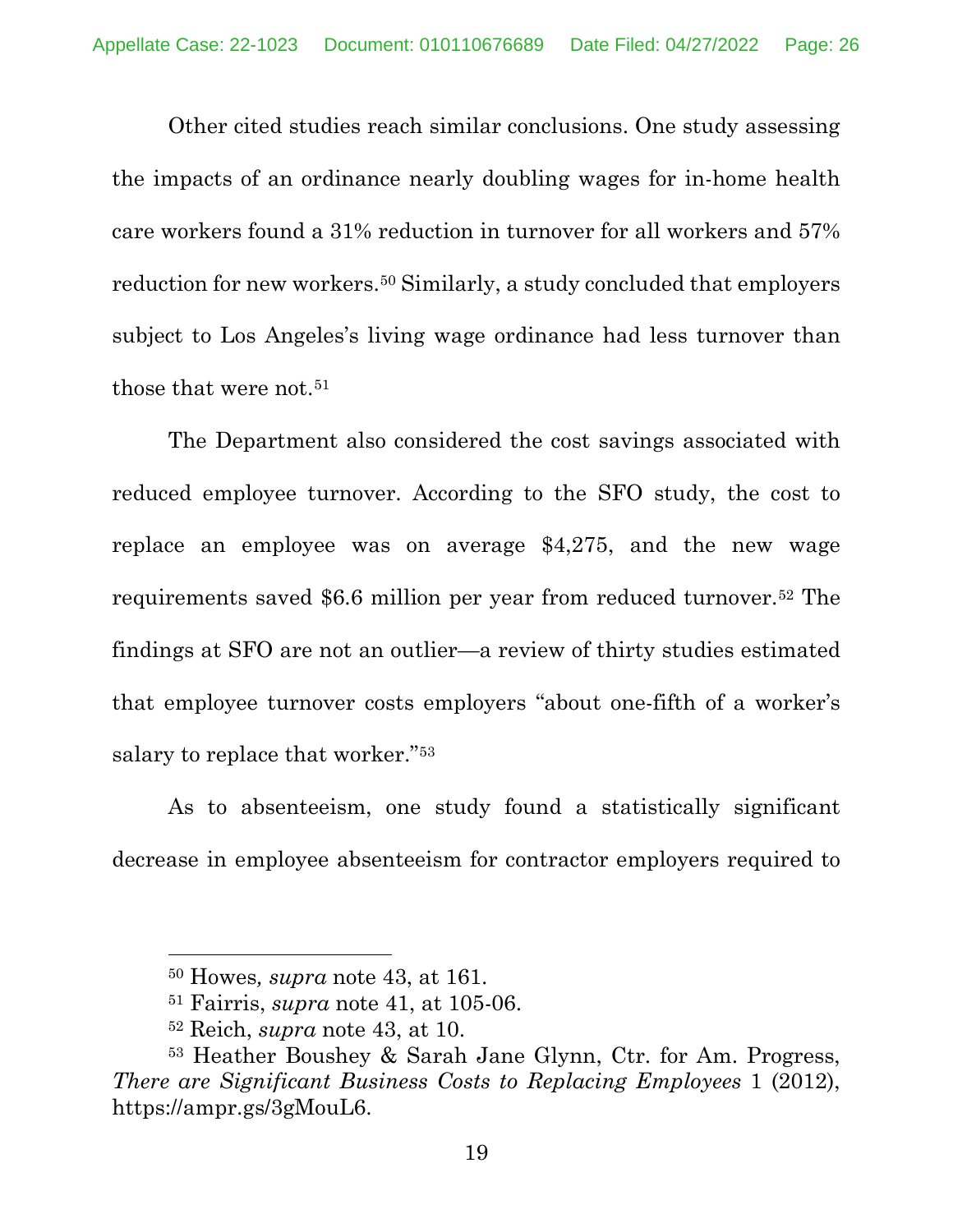pay higher wages per Los Angeles's living wage ordinance, when compared to those that were not.[54](#page-26-0) And the SFO study found that onethird of employers reported higher job performance among covered employees, including measures like higher morale (reported by 47% of these employers), fewer employee grievances (45%), decreases in disciplinary issues (44%), and a decrease in absenteeism (29%).<sup>[55](#page-26-1)</sup> And while the Department noted that one study "attributes a decrease in absenteeism to mechanisms of the firm other than an increase in worker pay,"[56](#page-26-2) it reasonably concluded that the "other evidence is strong enough to suggest a relationship between increased wages and reduced absenteeism."[57](#page-26-3)

The Department further explained that increasing the minimum wage could lead to decreased poverty and inequality based on race and gender among workers on federal contracts. The Department noted that for a full-time worker making \$10.95/hour—the minimum wage rate

<sup>54</sup> Fairris, *supra* note 41, at 109, 116.

<sup>55</sup> Reich, *supra* note 42, at 10.

<span id="page-26-3"></span><span id="page-26-2"></span><span id="page-26-1"></span><span id="page-26-0"></span><sup>56</sup> 86 Fed. Reg. at 67,214 (citing to Georges Dionne & Benoit Dostie, *New Evidence on the Determinants of Absenteeism Using Linked Employer-Employee Data*, 61 Indus. Lab. Rel. Rev. 108 (2007), https://bit.ly/3oNkC0S). 57 86 Fed. Reg. at 67,214.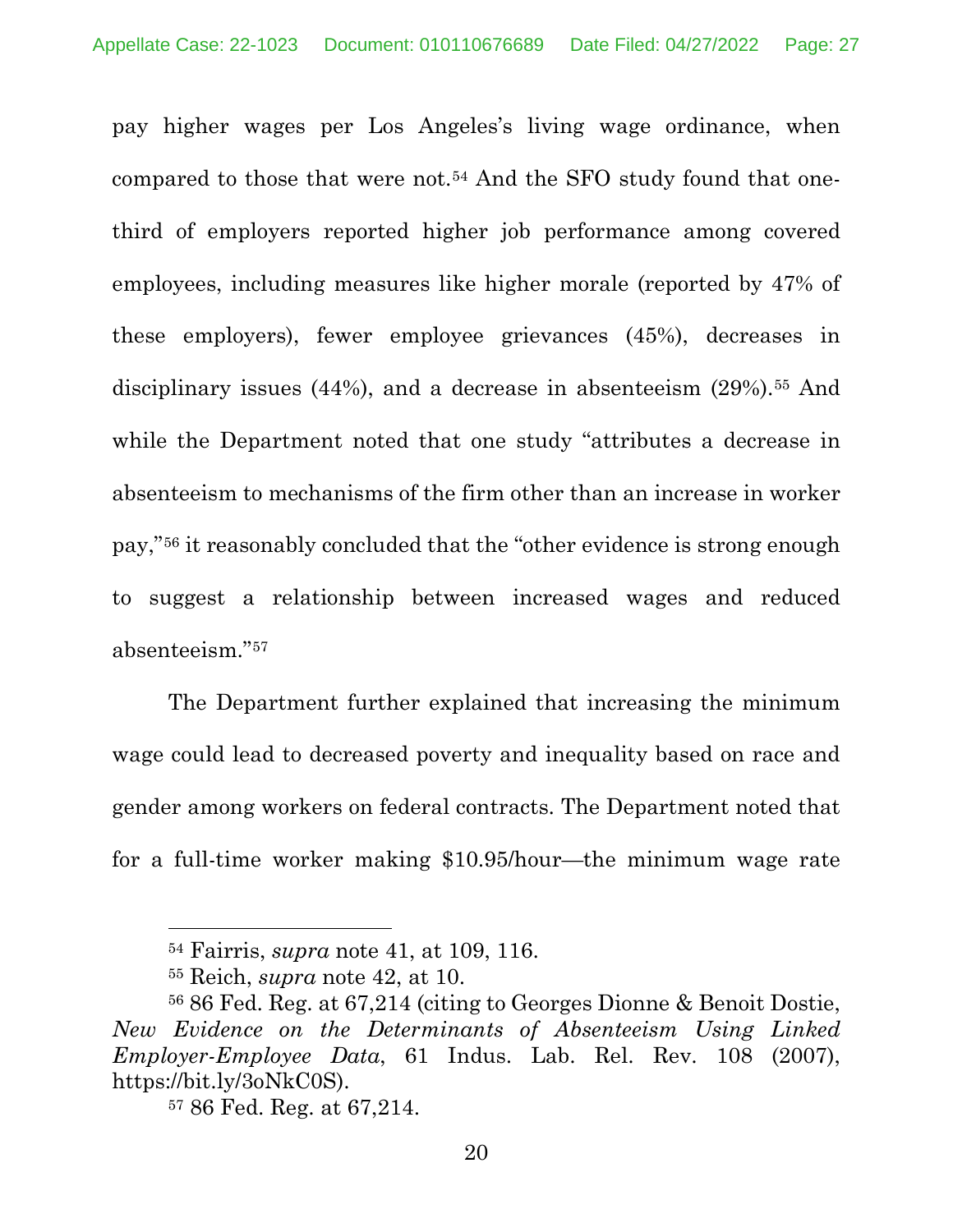immediately preceding the Rule—the worker's "annual salary would be \$22,776, which is below the 2020 Census Poverty Threshold for a family of four," of \$27,949.[58](#page-27-0) Increasing the minimum wage to \$15/hour increases full-time annual earnings for a family of four above the poverty threshold.

Relying on public comments, studies, and statistics, the Department recognized that increasing the minimum wage will aid in reducing income inequality and racial and gender wage gaps, given the disproportionate number of people of color and women who are paid low wages and are represented in federal contractor workforces.[59](#page-27-1) Data from the Current Population Survey Annual Social and Economic Supplement from the U.S. Census Bureau provided in literature relied on by the Department shows that as of 2019, while the Black population

<span id="page-27-0"></span><sup>58</sup> *Id*. *See Poverty Thresholds*, U.S. Census Bureau, https://bit.ly/3BtACKw (last visited Apr. 27, 2022).

<span id="page-27-1"></span><sup>59</sup> 86 Fed. Reg. at 67,215. *See also* Jesse Wursten & Michael Reich, Inst. for Rsch. On Lab. and Emp., *Racial Inequality and Minimum Wages in Frictional Labor Markets* (2021), https://bit.ly/3w5bF5V (finding minimum wage increases between 1990 and 2019 reduced the Black– white "wage gap by 12 percent overall and by 60 percent among workers with a high school degree or less" and while "minimum wages increase earnings for all race/age/gender groups," they "increase more for black workers and women in general.").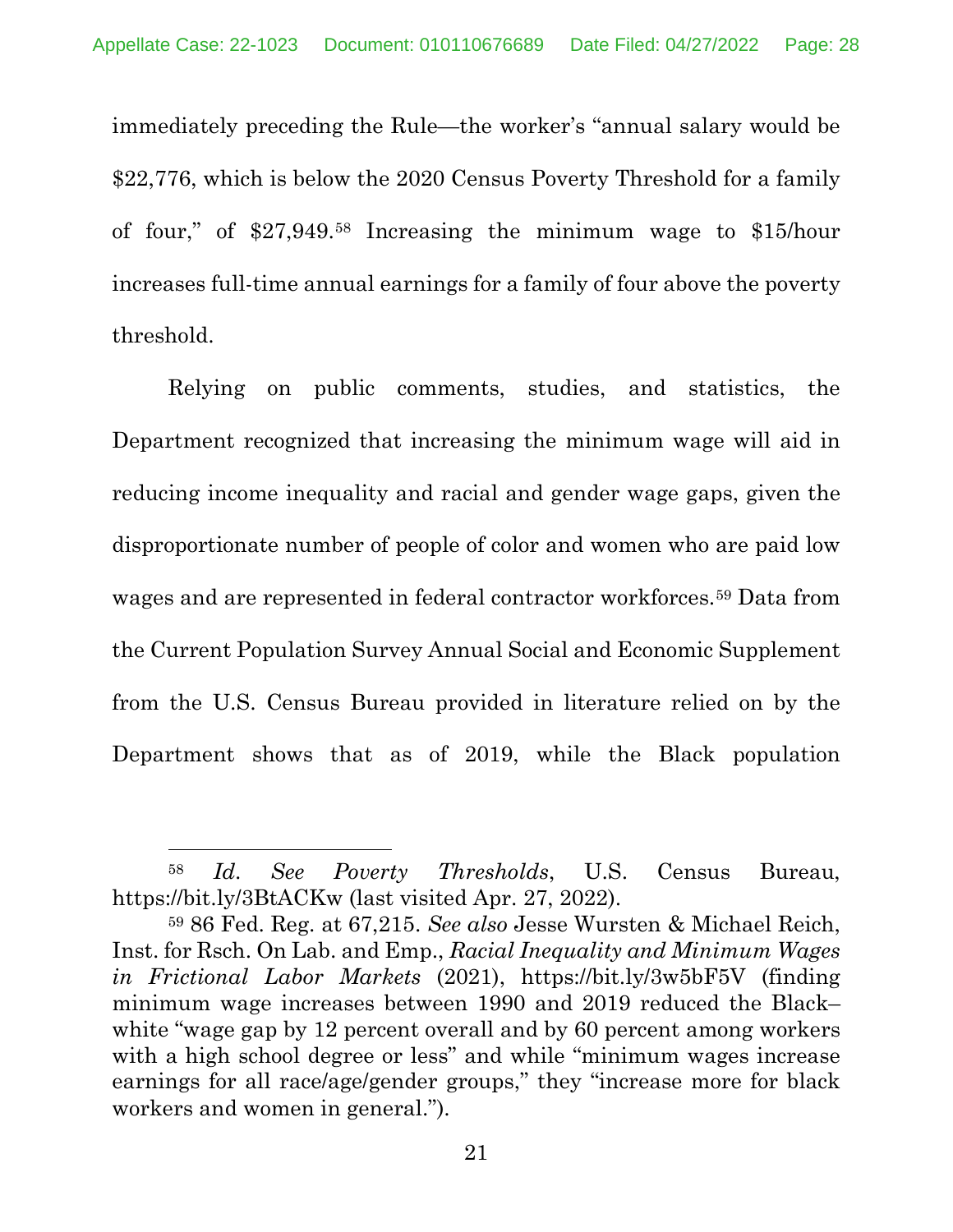"represented 13.2% of the total population in the United States," it accounted for "23.8% of the poverty population."[60](#page-28-0) Similarly, for the Latinx population, while it comprises "18.7% of the total population," it accounted for "28.1% of the population in poverty."[61](#page-28-1) The Department also cited to analysis and data provided by commenters, including from *Amici* EPI and NELP, as well as U.S. Bureau of Labor Statistics data, showing that many of the industries affected by the Rule are disproportionately comprised of people of color and/or women.[62](#page-28-2) As courts

<span id="page-28-0"></span><sup>60</sup> John Creamer, *Poverty Rates for Blacks and Hispanics Reached Historic Lows in 2019: Inequalities Persist Despite Decline in Poverty For All Major Race and Hispanic Origin Groups*, U.S. Census Bureau (Sept. 15, 2020), https://bit.ly/3xZzpL4.

<span id="page-28-1"></span><sup>61</sup> *Id*. Further, data demonstrate that women experience a wage gap at all education levels and in nearly every occupation and are overrepresented in low-paid jobs. Nat'l Women's Law Ctr., *The Wage Gap: The Who, How, Why, and What to Do* 1 (2021), https://bit.ly/36Oo712 (Also noting that "[w]omen in the U.S. who work full-time, year-round are typically paid only 83 cents for every dollar paid to their male counterparts.").

<span id="page-28-2"></span><sup>62</sup> 86 Fed. Reg. at 67,215 ("Federal agencies contract billions of dollars each year to businesses in industries like building services (13% Black, 41% Latinx, 56% female), administrative services (12% Black, 45% female), warehousing (22% Black, 20% Latinx), food service (14% Black, 27% Latinx, 52% female), security services (26% Black, 18% Latinx, 23% female), waste management and remediation (15% Black, 22% Latinx), and construction (30% Latinx).'').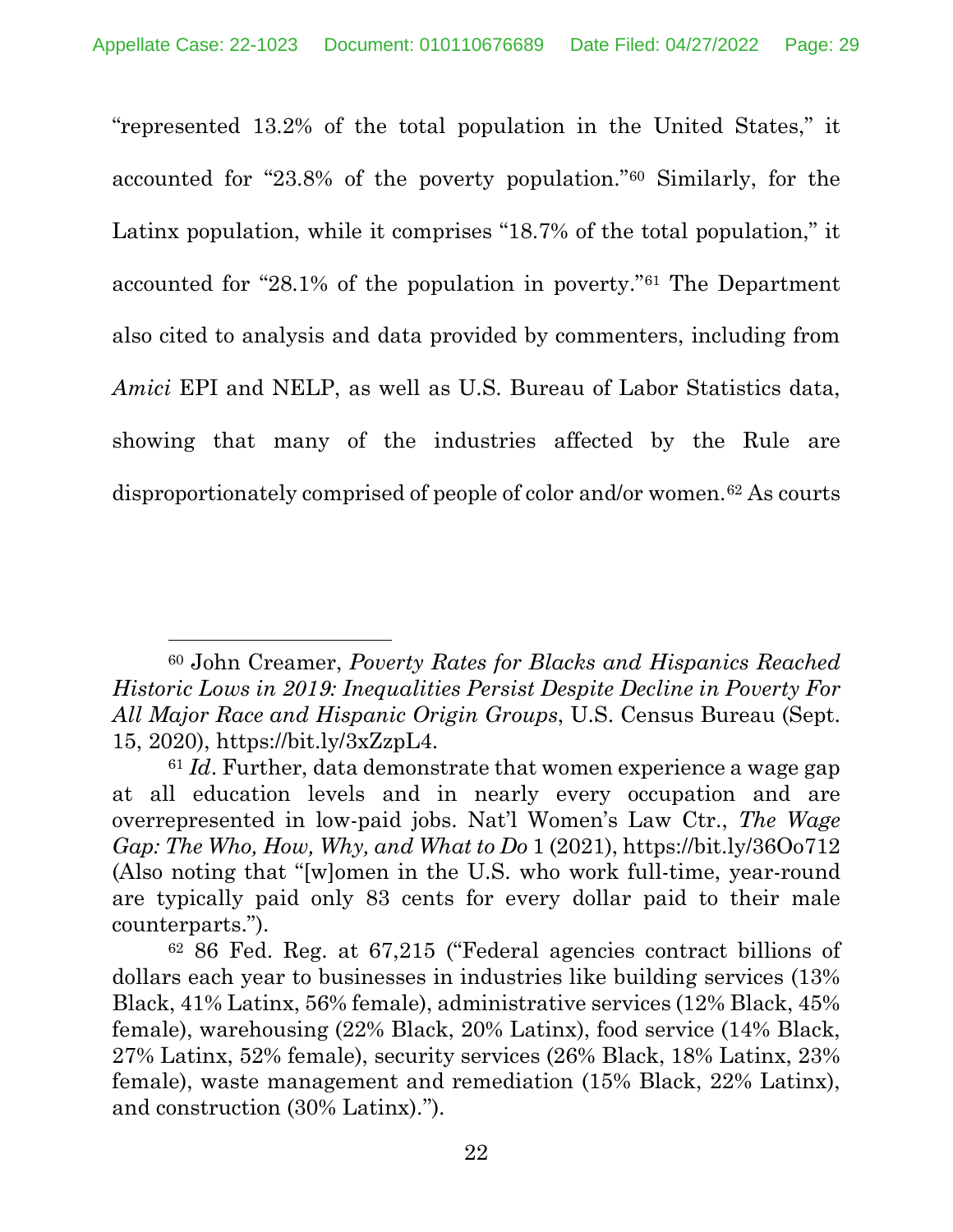have long recognized, workplace racial inequities undermine efficiency in government contracting.[63](#page-29-1)

## <span id="page-29-0"></span>**II. E.O. 14,026 does not conflict with other federal laws addressing minimum wages.**

Appellants incorrectly assert that the minimum wage established by E.O. 14,026 conflicts with other federal statutes applicable to federal contractors. Pointing to the Fair Labor Standards Act ("FLSA"), <sup>[64](#page-29-2)</sup> which sets the nationwide federal minimum wage for all employers that have an annual dollar volume of sales or business of at least \$500,000 and/or engage in interstate commerce, and the Davis-Bacon Act ("DBA"), <sup>[65](#page-29-3)</sup> the Walsh-Healey Public Contracts Act ("PCA"),<sup>[66](#page-29-4)</sup> and the Service Contract Act ("SCA"), <sup>[67](#page-29-5)</sup> which contain wage standard provisions for specified sets of federal contractors, Appellants suggest that Congress has constrained

<span id="page-29-1"></span><sup>63</sup> *See, e.g., Contractors Ass'n of E. Pa. v. Sec'y of Lab.*, 442 F.2d 159, 170 (3d Cir. 1971) (recognizing that orders barring race discrimination in federal contracting were apparently "authorized by the broad grant of procurement authority" in the Act because "it is in the interest of the United States in all procurement to see that its suppliers are not over the long run increasing its costs and delaying its programs by excluding from the labor pool available minority work[ers].").

<span id="page-29-2"></span><sup>64</sup> 29 U.S.C. § 201 *et seq.*

<span id="page-29-3"></span><sup>65</sup> 40 U.S.C. § 3142 *et seq.*

<span id="page-29-4"></span><sup>66</sup> 41 U.S.C. § 6501 *et seq.* 

<span id="page-29-5"></span><sup>67</sup> 41 U.S.C. § 6701 *et seq.*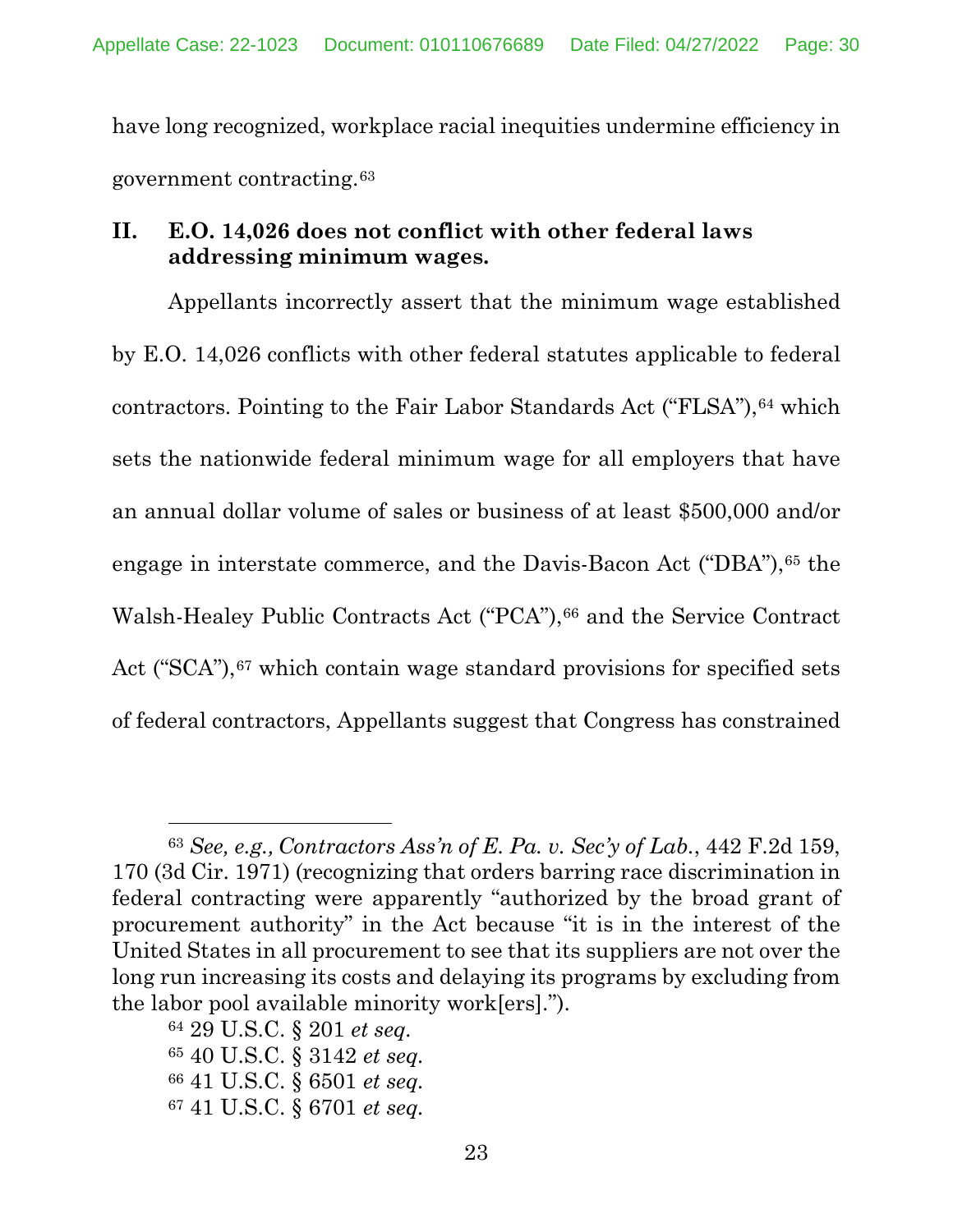the President's authority under the Procurement Act to set higher minimum wage standards for federal contractors. Appellants' Br. at 27- 32. However, the statutes they cite provide no support for Appellants' assertions. As such, the district court as well as the Department in the Rule properly concluded that the minimum wage standards set in E.O. 14,026 do not conflict with these statutes.[68](#page-30-0)

Each of the applicable provisions of the FLSA, DBA, PCA, and the SCA demonstrate that they were intended to be floors—not ceilings under federal law for minimum wage requirements. The FLSA, which sets the federal minimum wage broadly applicable to public and private employers nationwide, explicitly states that the provisions of the FLSA do not "excuse noncompliance with any *Federal* or State *law* or municipal ordinance *establishing a minimum wage higher than the minimum wage established*" by the Act.[69](#page-30-1)

<span id="page-30-0"></span><sup>68</sup> *See Bradford*, 2022 WL 204600, at \*13 ("The Biden Rule does not conflict with the statutes to which plaintiffs cite and, therefore, it is not clear how the Biden Rule displaces any of them."); 86 Fed. Reg. at 67, 129 ("[T]he DBA, FLSA, and SCA establish 'minimum' wage rates; it is therefore not inconsistent with these wage floors to establish a higher minimum wage rate.")

<span id="page-30-1"></span><sup>69</sup> 29 U.S.C. § 218(a) (emphasis added).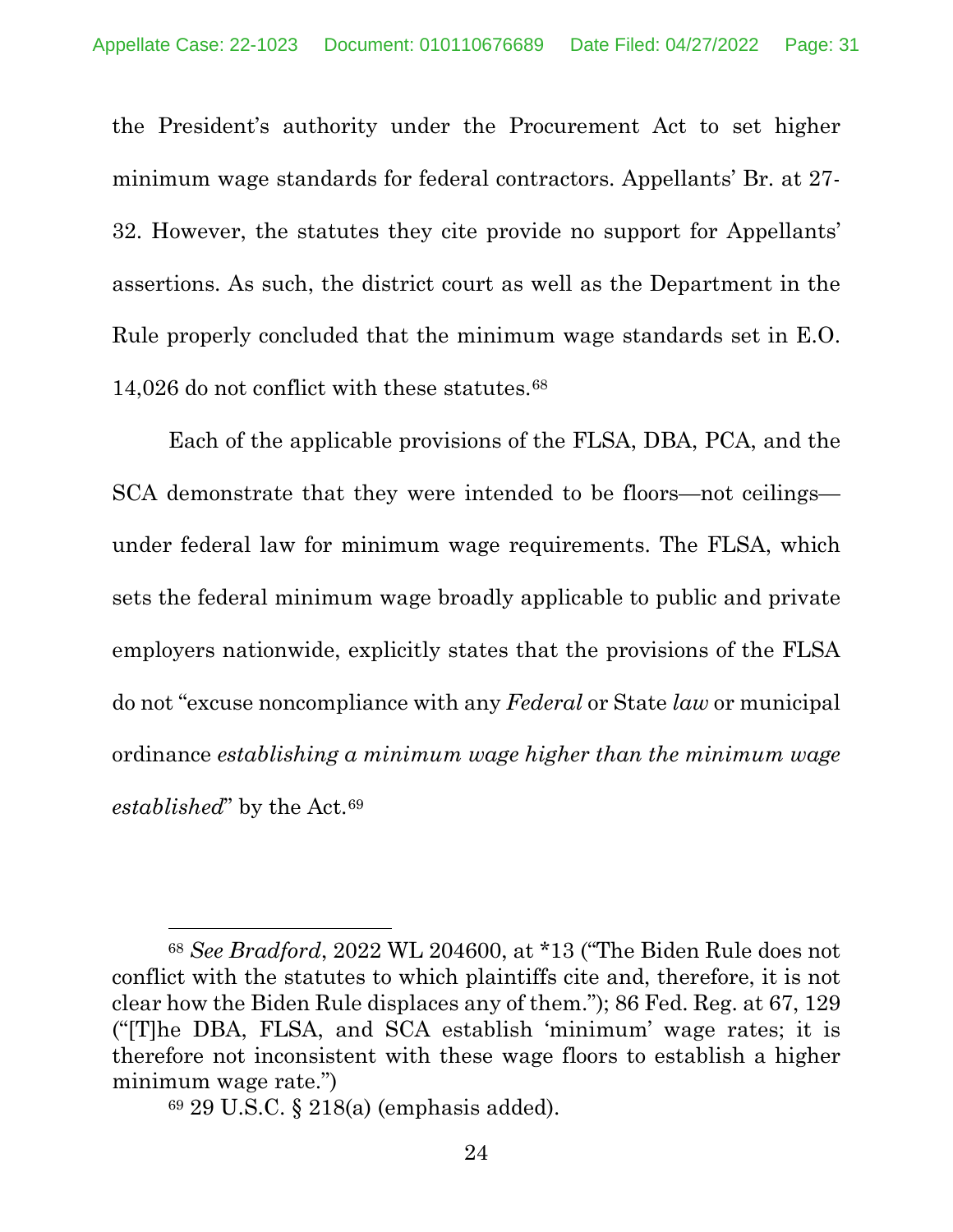And the DBA, which applies to contracts for construction and repairs for public buildings and works in excess of \$2,000, sets a prevailing wage standard as determined by the Secretary of Labor and explicitly provides for the possibility of different wage rates established by other federal laws: "This subchapter *does not supersede or impair any authority otherwise granted by federal law to provide for the establishment of specific wage rates*."[70](#page-31-0) Similarly, the minimum wage provisions of the PCA, applicable to contracts over \$10,000 relating to the manufacture and furnishing of supplies and equipment, and the SCA, which generally governs service contracts in excess of \$2,500, do not impose limitations on higher wage requirements established by other applicable federal authorities.[71](#page-31-1)

<sup>70</sup> 40 U.S.C. § 3146 (emphasis added).

<span id="page-31-1"></span><span id="page-31-0"></span> $71$  41 U.S.C. § 6502(1) (requiring that employees of the contractors to be paid "not less than the prevailing minimum wages, as determined by the Secretary."); 41 U.S.C. § 6703(1) (requiring that covered contracts contain a minimum wage provision "in accordance with prevailing rates in the locality" as determined by the Secretary.) Additionally, the Rule cites to the SCA's legislative history demonstrating that Congress intended this provision to create a minimum wage floor. *See* 86. Fed. Reg. at 67,130; *see, e.g.,* H.R. Rep. No. 89–948, at 3 (1965) ("Provisions regarding wages and working conditions must be included in these contracts and bid specifications. Service employees must be paid *no less than* the rate determined by the Secretary of Labor to be prevailing in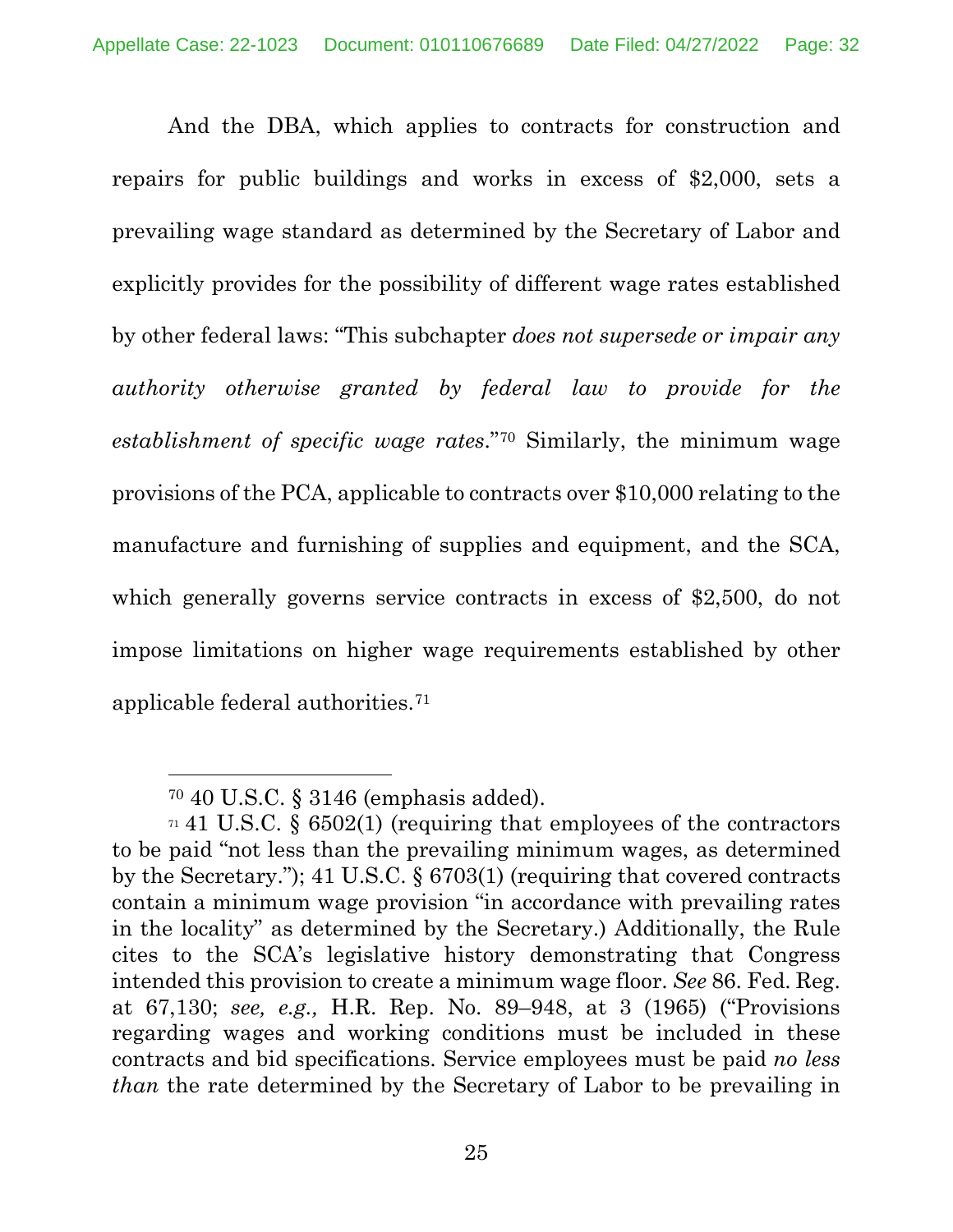Appellants fail to explain how their restrictive interpretation of the Procurement Act is mandated by any of the statutory language cited above, nor can they. The text of the FLSA, DBA, PCA, and SCA establishes that none of the statutes were intended to tie the hands of the President in establishing higher minimum wage standards for federal contracts where other applicable federal law provides such authority. Further, Appellants' attempt to manufacture a conflict between these laws and Congress' decision to provide the President with broad government-wide management and administrative authorities within the Procurement Act goes against general principles of statutory construction. "It is a cardinal principle of construction that ... [w]hen there are two acts upon the same subject, the rule is to give effect to both if possible."[72](#page-32-0) And "courts are not at liberty to pick and choose among congressional enactments, and when two statutes are capable of co-

<span id="page-32-0"></span>the locality.") (emphasis added); S. Rep. No. 89–798, at 2 (1965) ("Persons covered by the bill must be paid *no less than* the prevailing rate in the locality as determined by the Secretary, including fringe benefits as an element of the wages.") (emphasis added).

<sup>72</sup> *United States v. Borden Co.,* 308 U.S. 188, 198 (1939).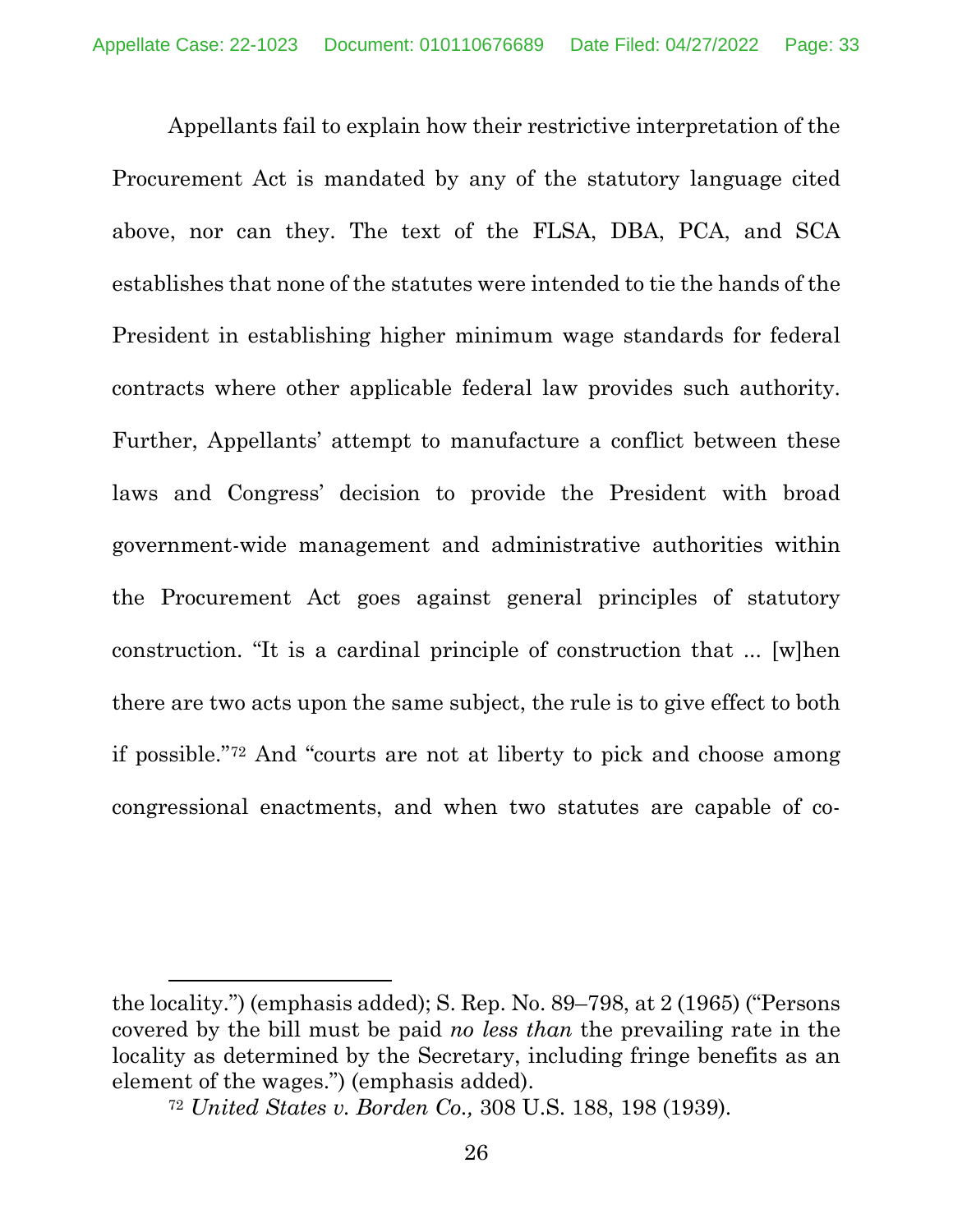existence, it is the duty of the courts, absent a clearly expressed congressional intention to the contrary, to regard each as effective."[73](#page-33-0)

The cited statutes thus easily co-exist with the authorities vested in the President by the Procurement Act and E.O. 14,026 setting a higher minimum wage standard. And in fact, as Appellants recognize, Appellants' Br. at 31, in order for permittees on federal land to come within the scope of E.O. 14,026, their employees' wages must be governed by the FLSA, SCA, or DBA[.74](#page-33-1) The Court should reject Appellants' attempts to read a conflict between these statutes and the broad authority provided by the Procurement Act, when none exists.[75](#page-33-2)

<sup>73</sup> *Morton v. Mancari*, 417 U.S. 535, 551 (1974).

<sup>74</sup> 86 Fed. Reg. at 22,837.

<span id="page-33-2"></span><span id="page-33-1"></span><span id="page-33-0"></span><sup>75</sup> Further, State Amici argue that E.O. 14,026 "directly conflicts" with the locality-specific prevailing wage provisions of the DBA, PCA, and SCA. State Amici Br. at 9-10. In doing so the State Amici fail to recognize that the Order simply establishes a minimum wage for all contracts that are governed by the DBA, FLSA, or SCA, which as explained above, the wage provisions of those statutes permit. But the E.O. does not otherwise affect the Secretary's ability to set prevailing wages for an industry, based on the locality, at or above the \$15.00 minimum. *See SAM.gov Search Page*, https://bit.ly/3vBKsXU (last accessed Apr. 27, 2022) (indexing prevailing wage determinations under the DBA and SCA). As such, E.O. 14,026 does not undermine the "prevailing wage" provisions of the DBA, PCA, and SCA.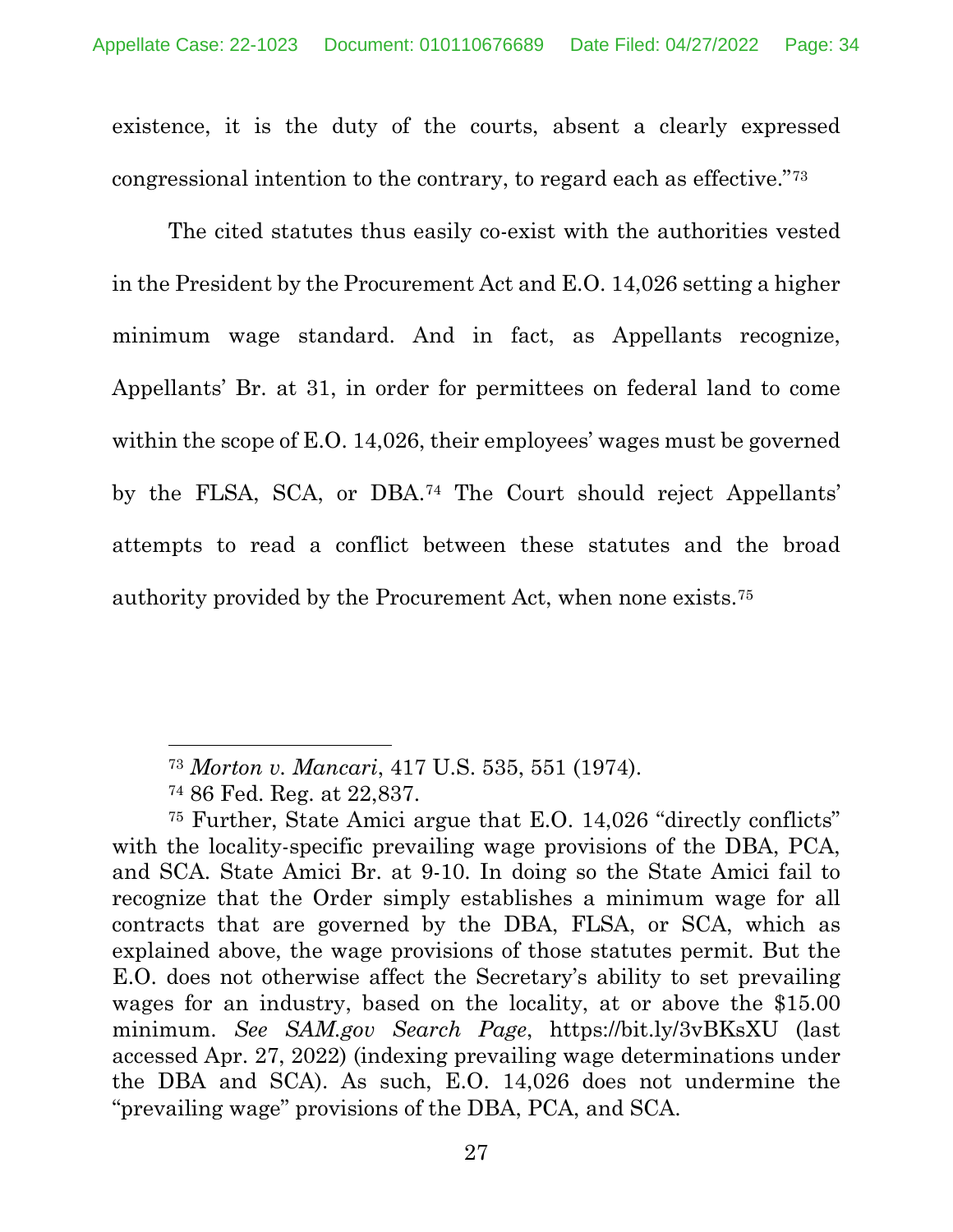### **CONCLUSION**

<span id="page-34-0"></span>For the reasons above and in Defendants-Appellees' filings, *Amici* respectfully urge this Court to affirm the district court's denial of a preliminary injunction.

Respectfully submitted,

*/s/ Sean A. Lev*  Sean A. Lev JoAnn Kintz\* DEMOCRACY FORWARD FOUNDATION P.O. Box 34553 Washington, DC 20043 (202) 517-6600 slev@democracyforward.org jkintz@democracyforward.org

*Counsel for Proposed* Amici Curiae

\*Not admitted in the District of Columbia; practicing under the supervision of Democracy Forward lawyers.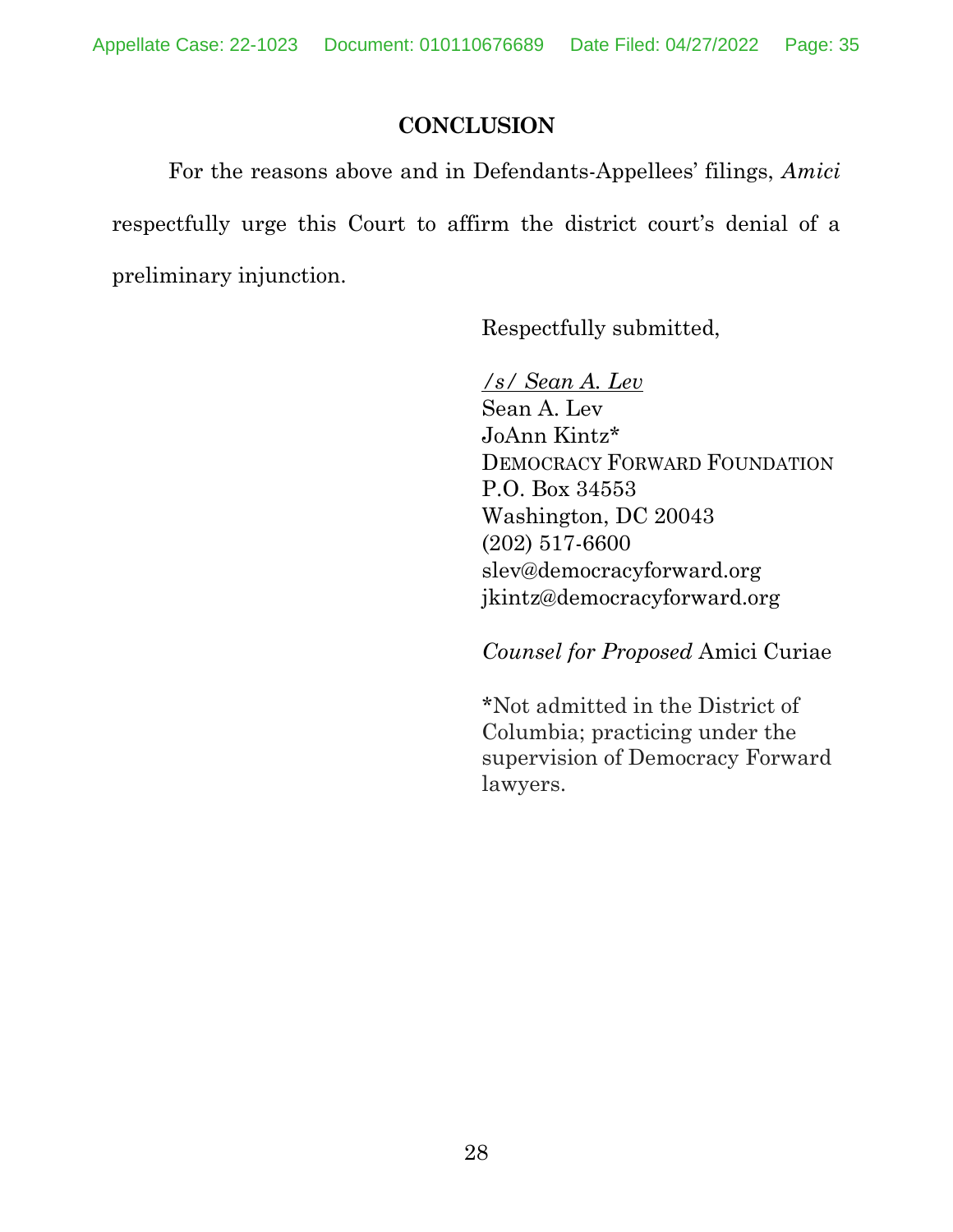### **CERTIFICATE OF COMPLIANCE**

<span id="page-35-0"></span>This document complies with the type-volume limit of Fed. R. App. P. 29(a)(5) because, excluding the parts of the document exempted by Fed. R. App. P. 32(f), this document contains 5,499 words according to the word count function of Microsoft Word 365.

This document complies with the typeface requirements of Fed. R. App. P. 32(a)(5) and the type-style requirements of Fed. R. App. P. 32(a)(6) because this document has been prepared in a proportionally spaced typeface using Microsoft Word 365 in 14-point Century Schoolbook font.

*/s/ Sean A. Lev* 

Date: April 27, 2022